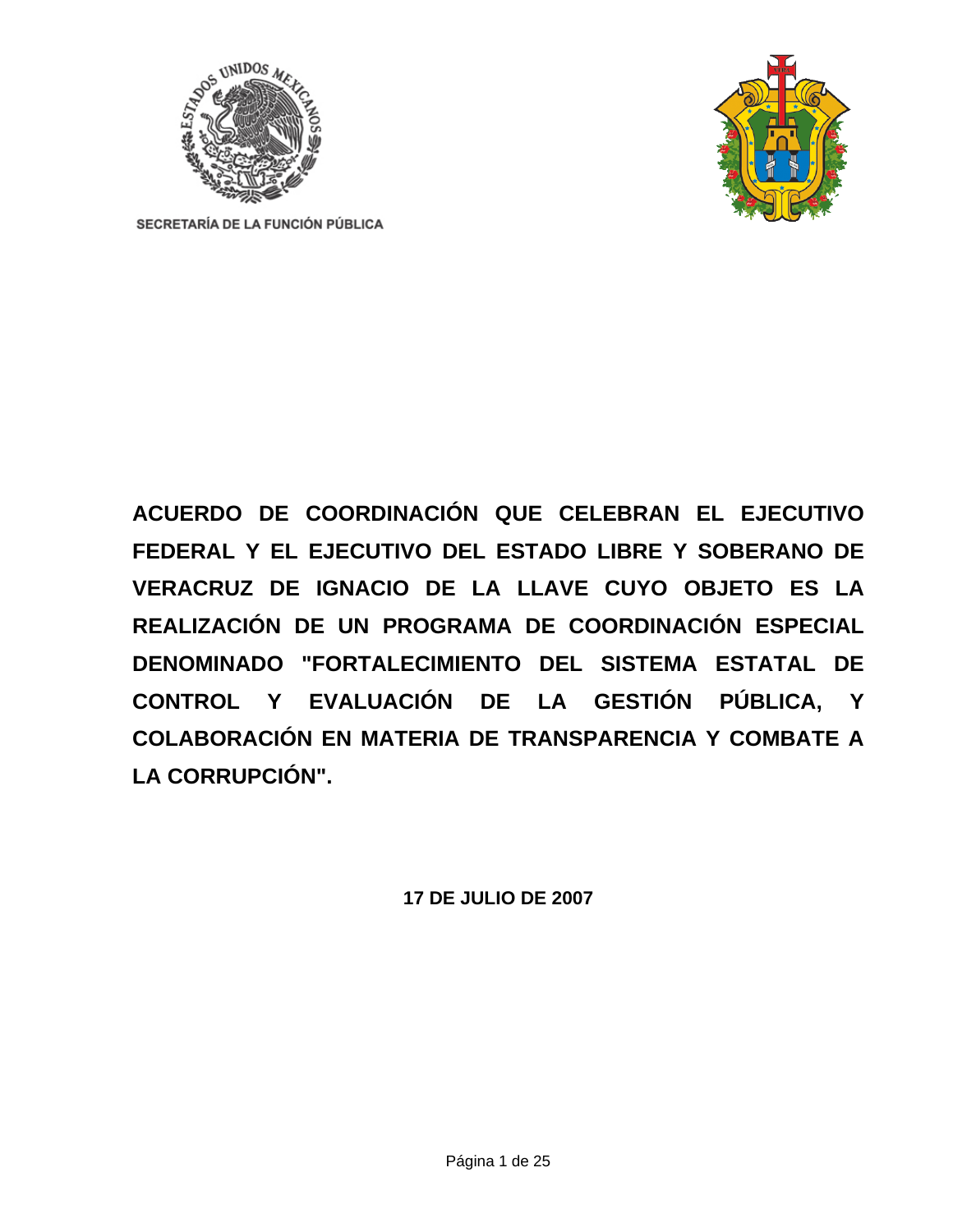



**CONTENIDO** 

#### **ANTECEDENTES**

**DECLARACIONES** 

**CLÁUSULAS** 

- **CAPÍTULO I** DEL OBJETO DEL ACUERDO.
- **CAPÍTULO II** DE LAS ACCIONES PARA EL FORTALECIMIENTO DEL SISTEMA ESTATAL DE CONTROL Y EVALUACIÓN DE LA GESTIÓN PÚBLICA.
- **CAPÍTULO III** DE LAS ACCIONES PARA INSPECCIONAR, CONTROLAR Y VIGILAR EL EJERCICIO Y APLICACIÓN DE LOS RECURSOS FEDERALES OTORGADOS AL ESTADO.
- **CAPÍTULO IV** DE LAS ACCIONES DE COLABORACIÓN EN MATERIA DE TRANSPARENCIA Y COMBATE A LA CORRUPCIÓN.
	- **SECCIÓN I.-** DE LA MODERNIZACIÓN DE LAS ADMINISTRACIONES PÚBLICAS ESTATAL Y MUNICIPALES.
	- **SECCIÓN II.-** DEL SISTEMA NACIONAL DE QUEJAS, DENUNCIAS Y ATENCIÓN A LA CIUDADANÍA.
	- **SECCIÓN III.-** DE LOS PROCEDIMIENTOS DE CONTRATACIÓN.
	- **SECCIÓN IV.-** DE LAS RESPONSABILIDADES Y SANCIONES.
	- **SECCIÓN V.-** DE LA PARTICIPACIÓN SOCIAL.
	- **SECCIÓN VI.-** DE LA TRANSPARENCIA Y COMBATE A LA CORRUPCIÓN.
- **CAPÍTULO V** CONSIDERACIONES FINALES.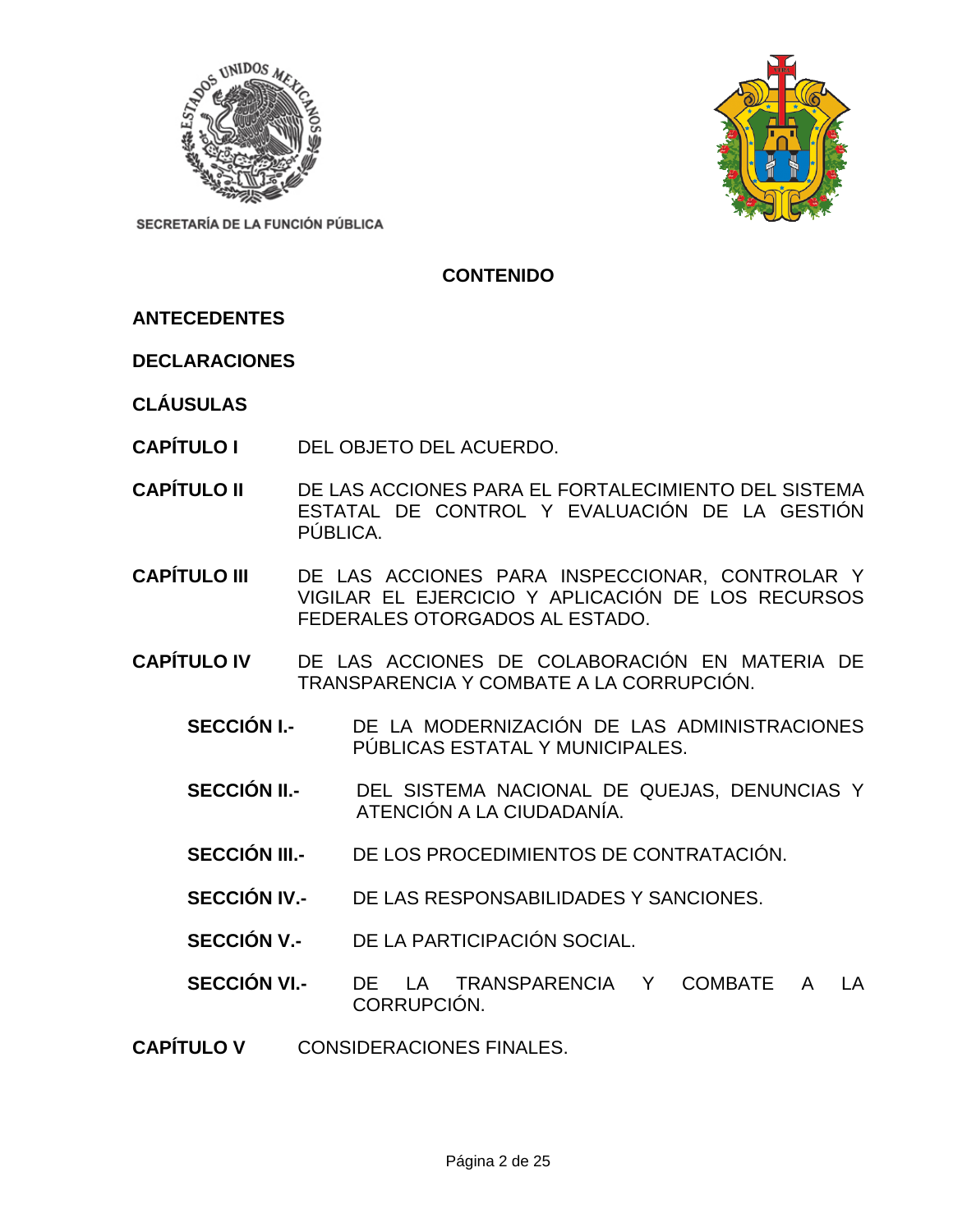



**ACUERDO DE COORDINACIÓN PARA LA REALIZACIÓN DEL PROGRAMA DE COORDINACIÓN ESPECIAL DENOMINADO "FORTALECIMIENTO DEL SISTEMA ESTATAL DE CONTROL Y EVALUACIÓN DE LA GESTIÓN PÚBLICA, Y COLABORACIÓN EN MATERIA DE TRANSPARENCIA Y COMBATE A LA CORRUPCIÓN", QUE CELEBRAN POR UNA PARTE, EL GOBIERNO FEDERAL, A TRAVÉS DE LA SECRETARÍA DE LA FUNCIÓN PÚBLICA, EN LO SUCESIVO "LA SECRETARÍA DE LA FUNCIÓN PÚBLICA", REPRESENTADA POR SU TITULAR, LIC. GERMÁN MARTÍNEZ CÁZARES, ASISTIDO POR EL SUBSECRETARIO DE CONTROL Y AUDITORÍA DE LA GESTIÓN PÚBLICA Y POR EL DIRECTOR GENERAL DE OPERACIÓN REGIONAL Y CONTRALORÍA SOCIAL, CC. C.P. RAFAEL MORGAN RÍOS Y MTRO. JUAN ALFONSO MEJÍA LÓPEZ, RESPECTIVAMENTE; Y POR LA OTRA, EL GOBIERNO DEL ESTADO DE VERACRUZ DE IGNACIO DE LA LLAVE, EN LO SUCESIVO "EL ESTADO", REPRESENTADO POR SU GOBERNADOR, LIC. FIDEL HERRERA BELTRÁN, ASISTIDO POR EL SECRETARIO DE FINANZAS Y PLANEACIÓN Y POR LA CONTRALORA GENERAL, C.P. RAFAEL GERMÁN MURILLO PÉREZ Y LIC. CLARA LUZ PRIETO VILLEGAS, RESPECTIVAMENTE, AL TENOR DE LOS SIGUIENTES ANTECEDENTES, DECLARACIONES Y CLÁUSULAS.** 

### **ANTECEDENTES**

1. COMO PARTE DE LAS ACCIONES PARA EL FORTALECIMIENTO DEL FEDERALISMO, LOS GOBIERNOS FEDERAL Y ESTATAL CON LA PARTICIPACIÓN EN SU CASO, DE LOS MUNICIPIOS, HAN DECIDIDO ACCEDER A UN ESQUEMA DE COORDINACIÓN, PARA LA REALIZACIÓN CONJUNTA DE PROGRAMAS, PROYECTOS, OBRAS, ACCIONES Y SERVICIOS FINANCIADOS PARCIAL O TOTALMENTE CON RECURSOS PROVENIENTES DEL PRESUPUESTO DE EGRESOS DE LA FEDERACIÓN.

ESTE ESQUEMA DE COORDINACIÓN ESTÁ SUSTENTADO EN EL SISTEMA NACIONAL DE PLANEACIÓN DEMOCRÁTICA, CUYA EXPRESIÓN JURÍDICA, ADMINISTRATIVA, PROGRAMÁTICA Y FINANCIERA SE CONCRETA EN EL CONVENIO DE COORDINACIÓN PARA EL DESARROLLO SOCIAL Y HUMANO, QUE SUSCRIBEN EL EJECUTIVO FEDERAL CON LOS EJECUTIVOS DE CADA UNO DE LOS ESTADOS, CON EL FIN DE ESTABLECER LAS BASES Y MECANISMOS DE COORDINACIÓN ENTRE AMBOS ÓRDENES DE GOBIERNO, PARA VINCULAR LAS ACCIONES DE LOS PROGRAMAS SECTORIALES, REGIONALES, INSTITUCIONALES Y ESPECIALES QUE LLEVEN A CABO LAS DEPENDENCIAS Y ENTIDADES DE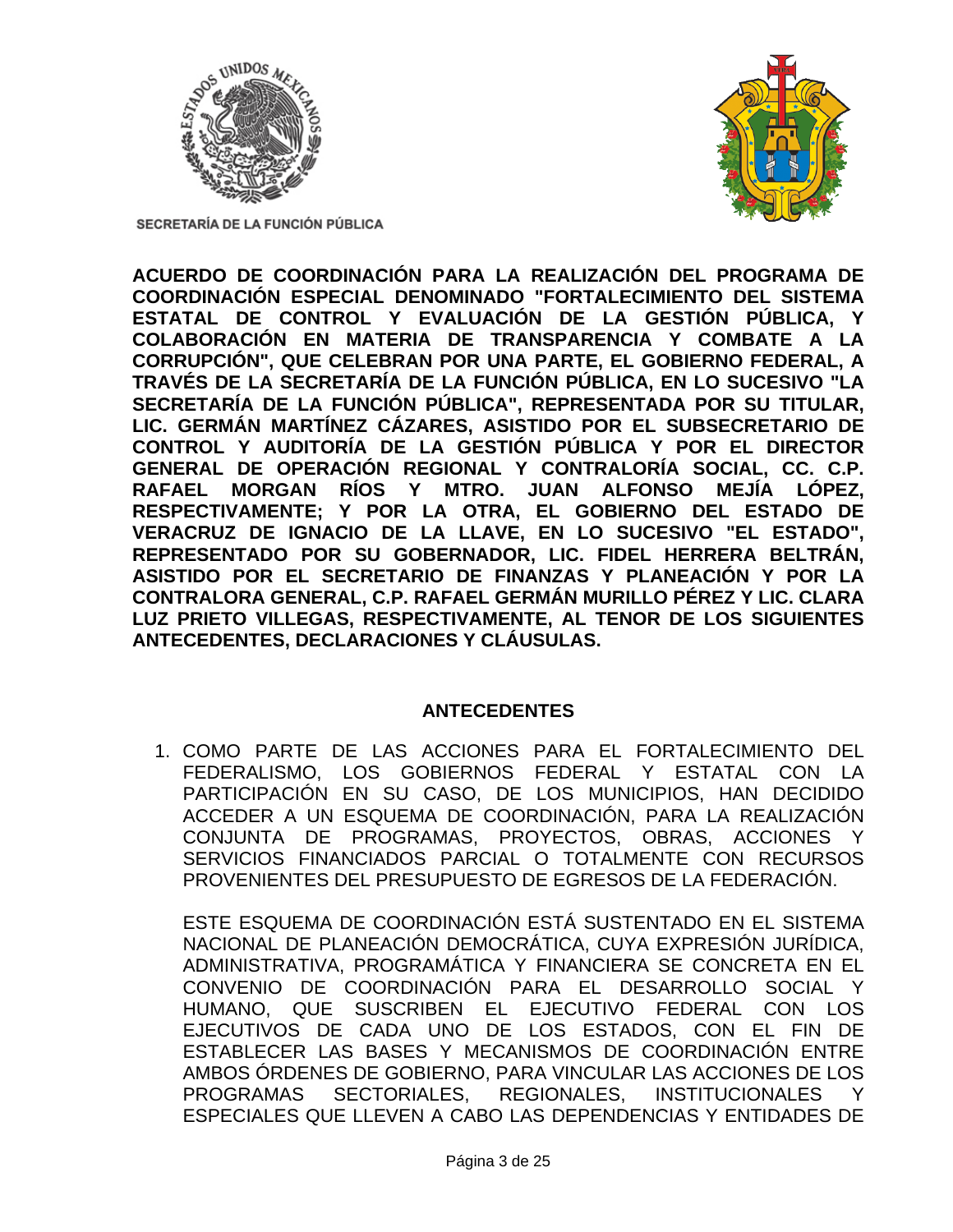



LA ADMINISTRACIÓN PÚBLICA FEDERAL CON LAS PREVISTAS EN LOS RESPECTIVOS PROGRAMAS ESTATALES, DE TAL FORMA QUE LAS ACCIONES QUE SE CONVENGA REALIZAR EN LA ENTIDAD FEDERATIVA, CON LA PARTICIPACIÓN, QUE EN SU CASO CORRESPONDA A LOS MUNICIPIOS INTERESADOS, SEAN CONGRUENTES CON LA PLANEACIÓN NACIONAL Y ESTATAL DE DESARROLLO.

EN TÉRMINOS DE LA LEY DE PLANEACIÓN, DICHO CONVENIO ES LA VÍA FUNDAMENTAL DE COORDINACIÓN DE LAS ADMINISTRACIONES PÚBLICAS FEDERAL Y ESTATAL PARA LA PLANEACIÓN Y EJECUCIÓN DE PROGRAMAS, PROYECTOS, ACCIONES, OBRAS Y SERVICIOS, ASÍ COMO PARA EL EJERCICIO DE LOS RECURSOS CONVENIDOS, Y OPERA A TRAVÉS DE LA SUSCRIPCIÓN DE ACUERDOS O CONVENIOS DE COORDINACIÓN Y ANEXOS DE EJECUCIÓN, EN LOS QUE SE ESTABLECEN LAS ACCIONES ESPECÍFICAS A REALIZAR, CON LA PARTICIPACIÓN QUE, EN SU CASO, CORRESPONDA A LOS MUNICIPIOS.

- 2. POR OTRA PARTE, EXISTE UNA DIVERSIDAD DE RECURSOS FEDERALES, TALES COMO ASIGNACIONES, REASIGNACIONES, SUBSIDIOS Y DONATIVOS QUE LAS ENTIDADES FEDERATIVAS Y LOS MUNICIPIOS RECIBEN DE LA FEDERACIÓN, CUYO EJERCICIO Y CONTROL SE RIGE TANTO POR LAS DISPOSICIONES ESTABLECIDAS EN LA LEY FEDERAL DE PRESUPUESTO Y RESPONSABILIDAD HACENDARIA, SU REGLAMENTO, EL DECRETO DE PRESUPUESTO DE EGRESOS DE LA FEDERACIÓN DEL EJERCICIO FISCAL CORRESPONDIENTE Y DEMÁS ORDENAMIENTOS APLICABLES, COMO POR LOS PROPIOS CONVENIOS O INSTRUMENTOS DE COORDINACIÓN CELEBRADOS AL EFECTO.
- 3. EN ESTE CONTEXTO, "LA SECRETARÍA DE LA FUNCIÓN PÚBLICA", EN APOYO AL PROCESO DE FEDERALIZACIÓN, REALIZA ACCIONES CONJUNTAS CON LOS GOBIERNOS DE LOS ESTADOS PARA FORTALECER LOS SISTEMAS DE CONTROL Y EVALUACIÓN DE LA GESTIÓN PÚBLICA ESTATAL Y MUNICIPALES, CON EL FIN DE LOGRAR UN USO EFICIENTE, OPORTUNO, TRANSPARENTE Y HONESTO DE LOS RECURSOS QUE LAS DEPENDENCIAS Y ENTIDADES DE LA ADMINISTRACIÓN PÚBLICA FEDERAL LES ASIGNAN, POR MEDIO DE LOS DISTINTOS INSTRUMENTOS O MECANISMOS PREVISTOS EN EL PRESUPUESTO DE EGRESOS DE LA FEDERACIÓN.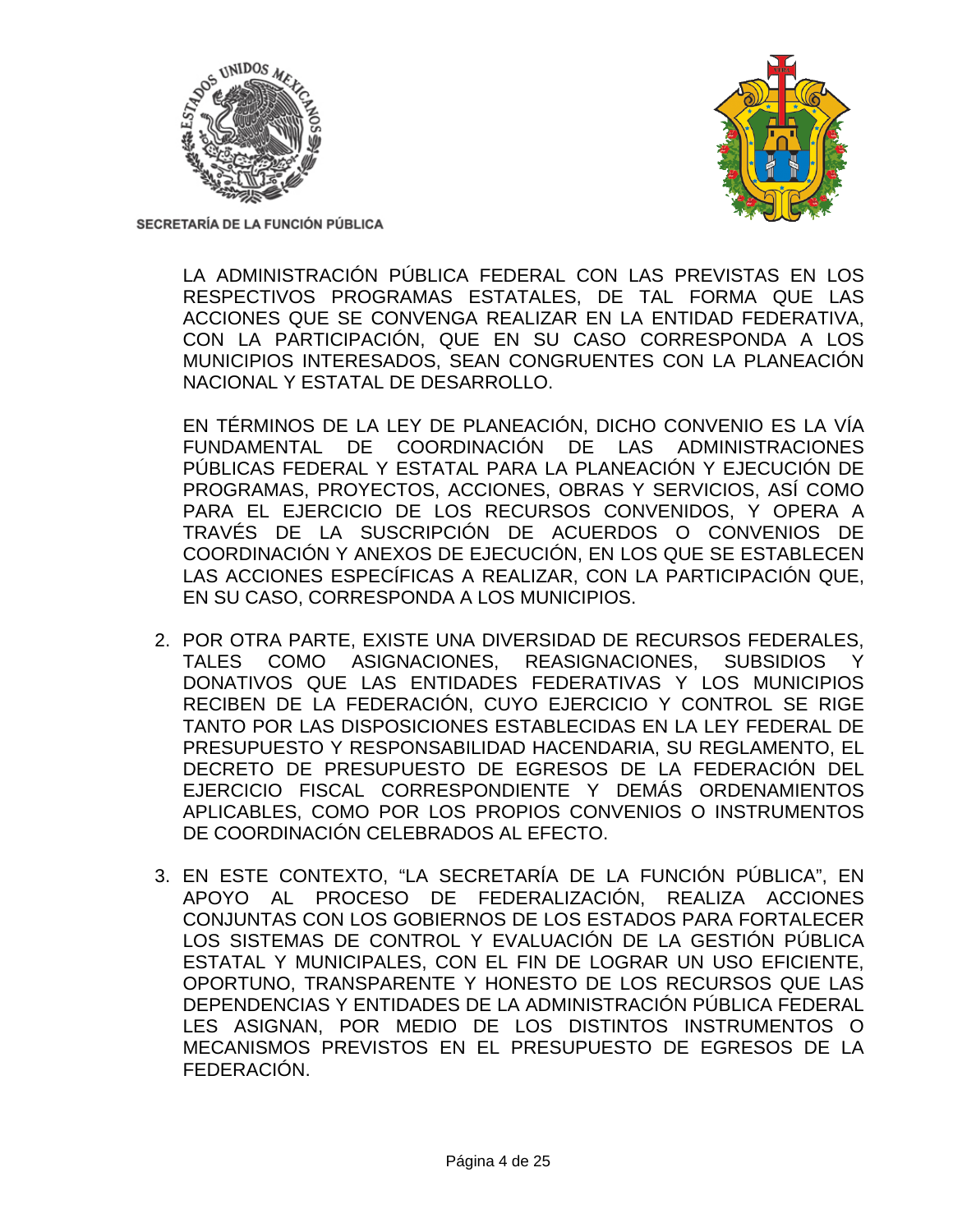



4. EL DOS DE SEPTIEMBRE DEL AÑO DOS MIL CINCO, EL EJECUTIVO FEDERAL, A TRAVÉS DE "LA SECRETARÍA DE LA FUNCIÓN PÚBLICA", Y EL EJECUTIVO DEL ESTADO LIBRE Y SOBERANO DE VERACRUZ DE IGNACIO DE LA LLAVE, SUSCRIBIERON UN ACUERDO DE COORDINACIÓN, DERIVADO DEL "CONVENIO DE DESARROLLO SOCIAL", MEDIANTE EL CUAL ESTABLECIERON LAS ACCIONES QUE SE REALIZARÍAN PARA FORTALECER EL SISTEMA ESTATAL DE CONTROL Y EVALUACIÓN DE LA GESTIÓN PÚBLICA Y COLABORACIÓN EN MATERIA DE TRANSPARENCIA Y COMBATE A LA CORRUPCIÓN.

ASIMISMO, EL VEINTIDOS DE FEBRERO DE MIL NOVECIENTOS NOVENTA, EL EJECUTIVO FEDERAL, POR CONDUCTO DE LA ENTONCES SECRETARÍA DE LA CONTRALORÍA GENERAL DE LA FEDERACIÓN, Y "EL ESTADO", SUSCRIBIERON UN CONVENIO CON EL OBJETO DE COORDINAR ACCIONES PARA ASEGURAR EL CUMPLIMIENTO ESTRICTO DE LAS DISPOSICIONES QUE CONTIENEN LAS LEYES FEDERAL Y ESTATAL EN MATERIA DE RESPONSABILIDADES DE LOS SERVIDORES PÚBLICOS, EN CUANTO A LA OBLIGACIÓN DE ÉSTOS PARA NO SELECCIONAR, CONTRATAR, NOMBRAR O DESIGNAR A QUIENES SE ENCUENTREN INHABILITADOS PARA OCUPAR UN EMPLEO, CARGO O COMISIÓN EN EL SERVICIO PÚBLICO.

5. EN EL MARCO DE LA LEGISLACIÓN FEDERAL Y ESTATAL VIGENTE, AMBOS EJECUTIVOS HAN DECIDIDO CONTINUAR COORDINANDO SUS ESFUERZOS PARA CONSOLIDAR LA OPERACIÓN DEL SISTEMA ESTATAL DE CONTROL Y EVALUACIÓN DE LA GESTIÓN PÚBLICA, SOBRE TODO EN LO QUE RESPECTA A LA INSPECCIÓN, CONTROL Y VIGILANCIA DE LOS RECURSOS FEDERALES ASIGNADOS A LOS ESTADOS, Y EN SU CASO, A LOS MUNICIPIOS PARA SER APLICADOS EN PROGRAMAS, PROYECTOS, ACCIONES, OBRAS Y SERVICIOS CONVENIDOS PREVIAMENTE. EN ESTE CONTEXTO, ES FUNDAMENTAL LA PROMOCIÓN E IMPULSO DE LA IMPLEMENTACIÓN DE ESQUEMAS CONTABLES ARMONIZADOS EN LAS ADMINISTRACIONES PÚBLICAS DE LOS TRES ÓRDENES DE GOBIERNO; Y PARA DAR CONTINUIDAD AL INTERCAMBIO DE EXPERIENCIAS E INFORMACIÓN EN MATERIA DE MODERNIZACIÓN DE LA ADMINISTRACIÓN PÚBLICA Y PRÁCTICAS DE BUEN GOBIERNO, Y DE FOMENTO DE LA CONTRALORÍA SOCIAL, A EFECTO DE LOGRAR UNA MAYOR TRANSPARENCIA EN LA GESTIÓN PÚBLICA, EL APEGO A LA LEGALIDAD, LA RENDICIÓN DE CUENTAS Y EL COMBATE EFICAZ A LA CORRUPCIÓN.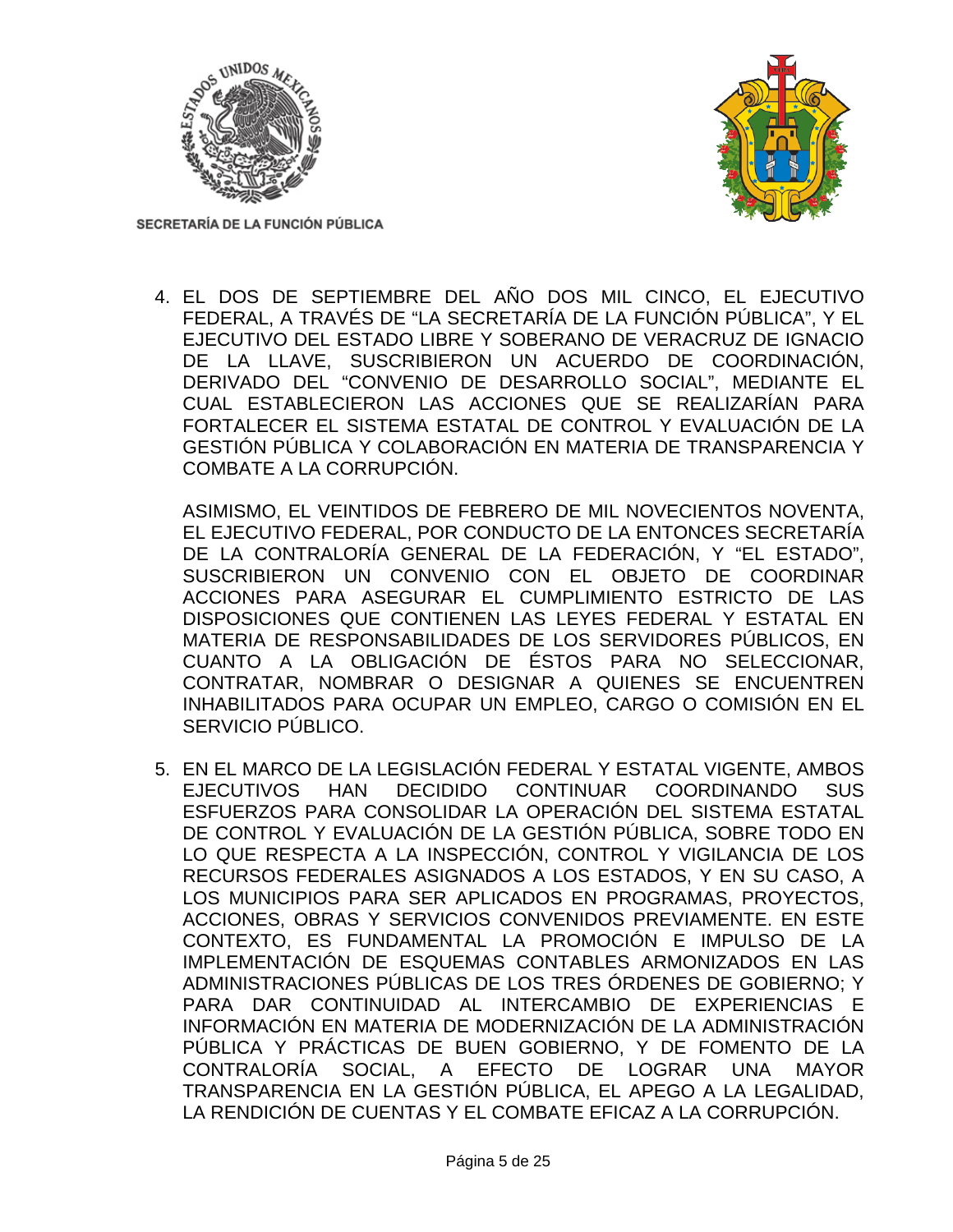

# **D E C L A R A C I O N E S**

### **I.- DE "LA SECRETARÍA DE LA FUNCIÓN PÚBLICA"**

- 1. QUE DE CONFORMIDAD CON LO DISPUESTO POR LOS ARTÍCULOS 2o., 26 Y 37 DE LA LEY ORGÁNICA DE LA ADMINISTRACIÓN PÚBLICA FEDERAL, ES UNA DEPENDENCIA DEL PODER EJECUTIVO FEDERAL.
- 2. QUE ENTRE SUS ATRIBUCIONES SE ENCUENTRAN LAS DE ORGANIZAR Y COORDINAR EL SISTEMA DE CONTROL Y EVALUACIÓN GUBERNAMENTAL; INSPECCIONAR EL EJERCICIO DEL GASTO PÚBLICO FEDERAL, Y SU CONGRUENCIA CON LOS PRESUPUESTOS DE EGRESOS; ORGANIZAR Y COORDINAR EL DESARROLLO ADMINISTRATIVO INTEGRAL DE LAS DEPENDENCIAS Y ENTIDADES DE LA ADMINISTRACIÓN PÚBLICA FEDERAL, A FIN DE QUE LOS RECURSOS HUMANOS, PATRIMONIALES Y LOS PROCEDIMIENTOS TÉCNICOS DE LA MISMA, SEAN APROVECHADOS Y APLICADOS CON CRITERIOS DE EFICIENCIA, DESCENTRALIZACIÓN, DESCONCENTRACIÓN Y SIMPLIFICACIÓN ADMINISTRATIVA; PROMOVER LAS ESTRATEGIAS NECESARIAS PARA ESTABLECER POLÍTICAS DE GOBIERNO ELECTRÓNICO; ASÍ COMO CONOCER E INVESTIGAR LAS CONDUCTAS DE LOS SERVIDORES PÚBLICOS, QUE PUEDAN CONSTITUIR RESPONSABILIDADES ADMINISTRATIVAS, APLICAR LAS SANCIONES QUE CORRESPONDAN EN TÉRMINOS DE LEY Y, EN SU CASO, PRESENTAR LAS DENUNCIAS CORRESPONDIENTES ANTE EL MINISTERIO PÚBLICO, PRESTÁNDOLE PARA TAL EFECTO LA COLABORACIÓN QUE LE FUERE REQUERIDA.
- 3. QUE EN EL DESEMPEÑO DE SU EMPLEO, CARGO O COMISIÓN, LOS SERVIDORES PÚBLICOS DE LA ADMINISTRACIÓN PÚBLICA FEDERAL DEBEN APEGARSE A LOS PRINCIPIOS DE LEGALIDAD, HONRADEZ, LEALTAD, IMPARCIALIDAD Y EFICIENCIA, PREVISTOS EN LOS ARTÍCULOS 113 DE LA CONSTITUCIÓN POLÍTICA DE LOS ESTADOS UNIDOS MEXICANOS Y 7 DE LA LEY FEDERAL DE RESPONSABILIDADES ADMINISTRATIVAS DE LOS SERVIDORES PÚBLICOS.
- 4. QUE ANTE EL RECLAMO DE LA SOCIEDAD DE HACER UN FRENTE DECIDIDO Y EFICAZ CONTRA LOS ACTOS QUE SE APARTAN DE LOS PRINCIPIOS QUE RIGEN LA ACTUACIÓN DE LOS SERVIDORES PÚBLICOS Y QUE FOMENTAN LA CORRUPCIÓN EN DIVERSOS ASPECTOS, RESULTA INDISPENSABLE PROMOVER UNA ACTUACIÓN CLARA, TRANSPARENTE, HONESTA Y EFICIENTE EN TODOS LOS NIVELES DE LA ADMINISTRACIÓN PÚBLICA FEDERAL; ASÍ COMO PROMOVER UNA COPARTICIPACIÓN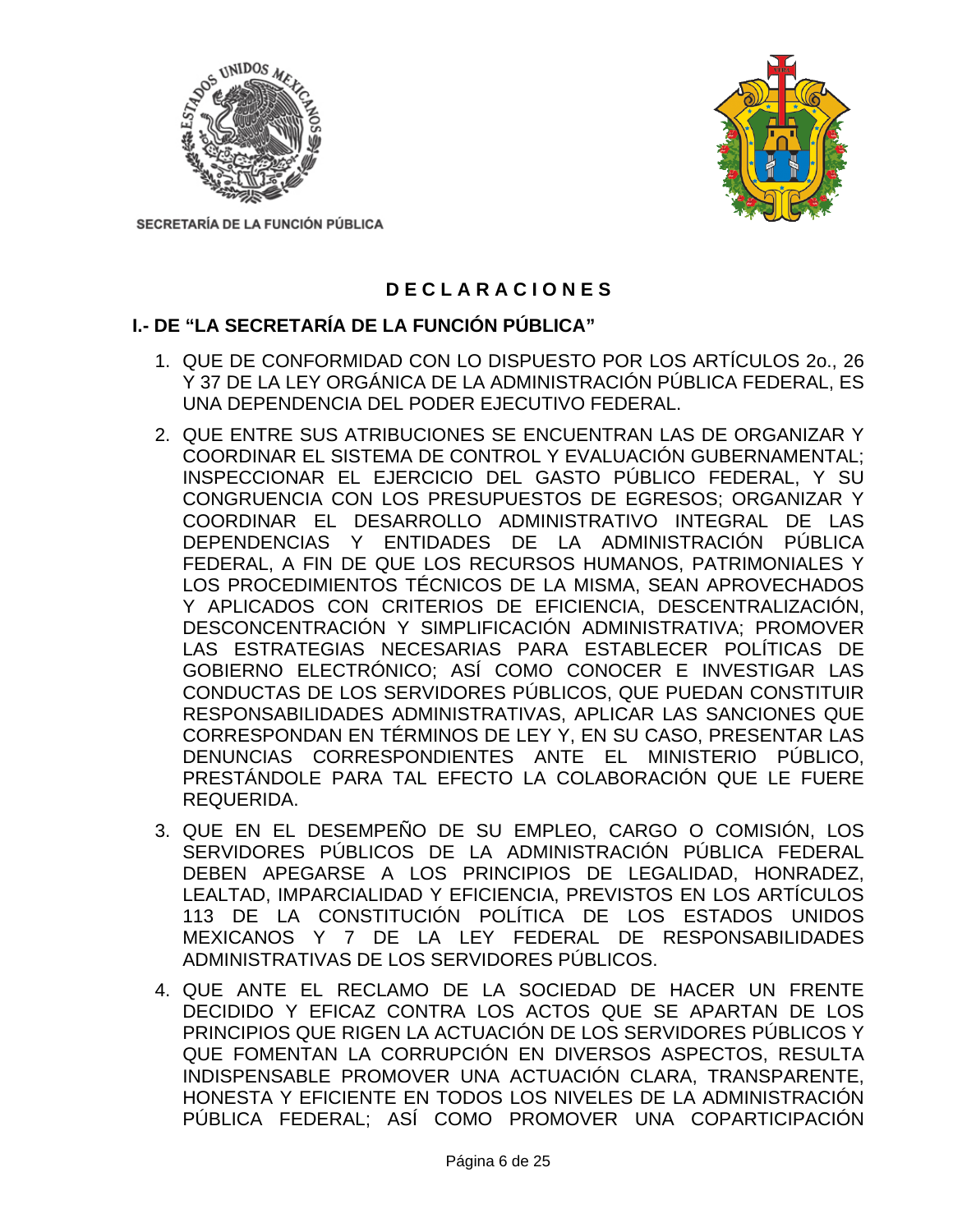



COMPROMETIDA Y DECIDIDA DE LAS AUTORIDADES DE OTROS ÓRDENES DE GOBIERNO Y DE LA PROPIA CIUDADANÍA.

- 5. QUE SU TITULAR SE ENCUENTRA FACULTADO PARA LA CELEBRACIÓN DEL PRESENTE ACUERDO, DE CONFORMIDAD CON LO DISPUESTO POR LOS ARTÍCULOS 5 Y 6 FRACCIÓN XV DEL REGLAMENTO INTERIOR DE LA PROPIA SECRETARÍA.
- 6. QUE PARA LOS EFECTOS DEL PRESENTE ACUERDO, SEÑALA COMO DOMICILIO EL UBICADO EN AV. INSURGENTES SUR 1735, COL. GUADALUPE INN, DELEGACIÓN, ÁLVARO OBREGON, MÉXICO, D.F., 01020.

#### **II.- DE "EL ESTADO"**

- 1. QUE ES LIBRE Y SOBERANO Y FORMA PARTE INTEGRANTE DE LA FEDERACIÓN, DE CONFORMIDAD CON LO ESTABLECIDO EN LOS ARTÍCULOS 40 Y 43 DE LA CONSTITUCIÓN POLÍTICA DE LOS ESTADOS UNIDOS MEXICANOS; 1 Y 2 DE LA CONSTITUCIÓN POLÍTICA DEL ESTADO.
- 2. QUE SU GOBERNADOR, LIC. FIDEL HERRERA BELTRÁN, CUENTA CON LAS FACULTADES SUFICIENTES PARA LA CELEBRACIÓN DEL PRESENTE INSTRUMENTO, DE CONFORMIDAD CON LO DISPUESTO EN EL ARTÍCULO 49 FRACCIÓN XVII DE SU CONSTITUCIÓN POLÍTICA.
- 3. QUE DENTRO DE SU ADMINISTRACIÓN PÚBLICA CENTRALIZADA CUENTA CON LA SECRETARÍA DE FINANZAS Y PLANEACIÓN Y CON LA CONTRALORÍA GENERAL, EN TÉRMINOS DE LO ESTABLECIDO POR LOS ARTÍCULOS 9 FRACCIONES III Y XII, 19, 20, 33 Y 34 DE LA LEY ORGÁNICA DEL PODER EJECUTIVO DEL ESTADO DE VERACRUZ DE IGNACIO DE LA LLAVE.
- 4. QUE COMPARTE CON EL EJECUTIVO FEDERAL EL COMPROMISO DE APLICAR CON HONESTIDAD, EFICACIA Y TRANSPARENCIA LOS RECURSOS PÚBLICOS FEDERALES Y ESTATALES, PARA SATISFACER ADECUADAMENTE LAS NECESIDADES DE LA POBLACIÓN DE LA ENTIDAD; POR LO QUE ES DE SU INTERÉS PARTICIPAR EN LA LUCHA CONTRA LA CORRUPCIÓN EN EL ÁMBITO ESTATAL Y PROMOVER LA CULTURA DE LA TRANSPARENCIA Y RENDICIÓN DE CUENTAS.
- 5. QUE PARA LOS EFECTOS LEGALES DEL PRESENTE ACUERDO, SEÑALA COMO DOMICILIO LEGAL EL PALACIO DE GOBIERNO, UBICADO EN LA CALLE ENRÍQUEZ ESQUINA LEANDRO VALLE, ZONA CENTRO, C.P. 91000, EN LA CIUDAD DE XALAPA-ENRÍQUEZ, VER.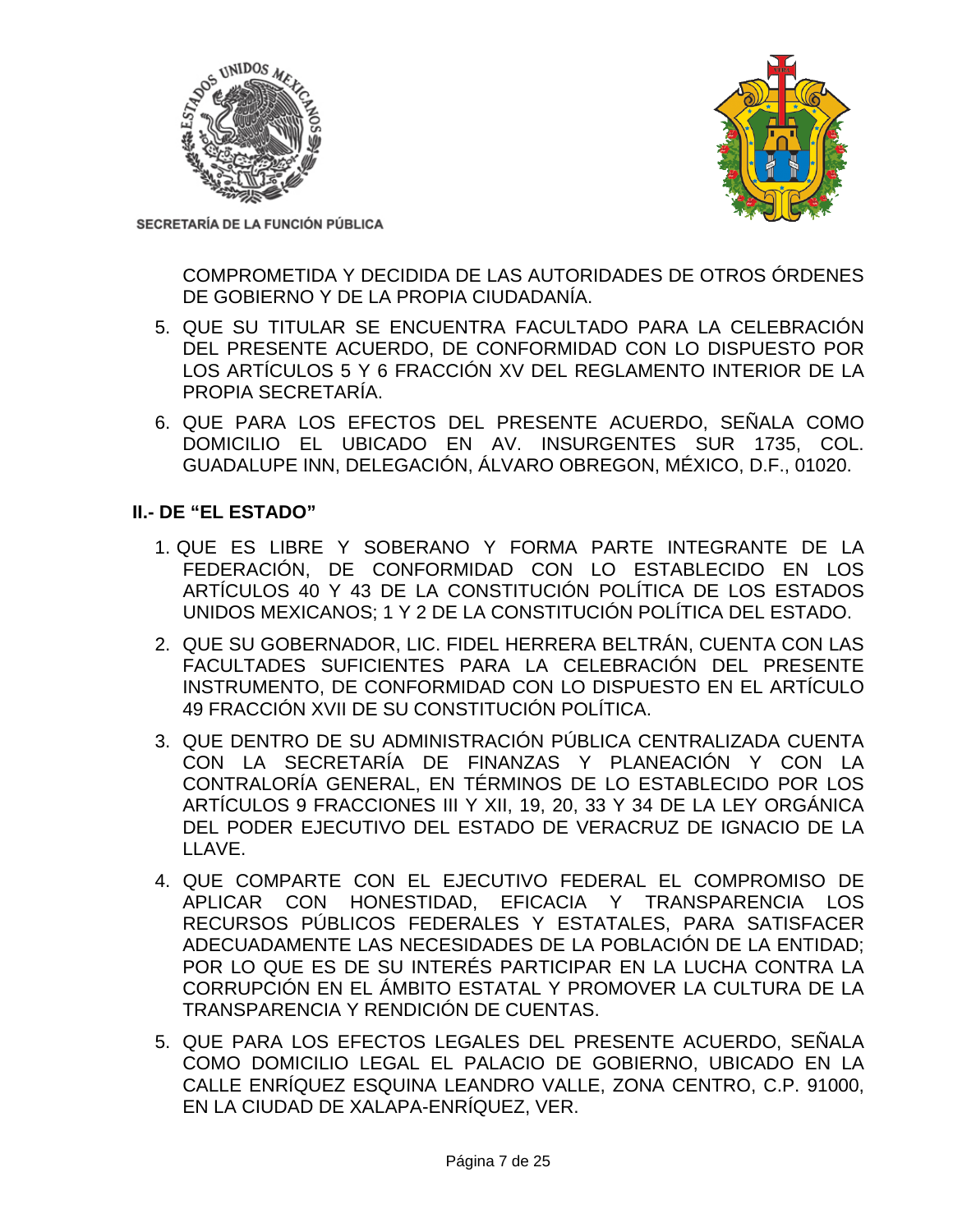



#### **III.- DE AMBAS PARTES**

1. QUE RECONOCEN QUE LA CORRUPCIÓN AFECTA A TODOS LOS MEXICANOS, PORQUE FRENA EL DESARROLLO NACIONAL, ATENTA CONTRA LAS INSTITUCIONES NACIONALES, DESALIENTA LA PARTICIPACIÓN SOCIAL Y REDUCE LA CONFIANZA DE LA SOCIEDAD EN SUS GOBERNANTES; POR LO QUE RESULTA INDISPENSABLE LA COLABORACIÓN Y COORDINACIÓN DE ACCIONES ENTRE LOS DISTINTOS ÓRDENES DE GOBIERNO, PARA ATACAR EN FORMA INTEGRAL ESTE PROBLEMA SOCIAL.

EN VIRTUD DE LO ANTERIOR Y CON FUNDAMENTO EN LOS ARTÍCULOS 26, 43 Y 116 DE LA CONSTITUCIÓN POLÍTICA DE LOS ESTADOS UNIDOS MEXICANOS; 22 Y 37 DE LA LEY ORGÁNICA DE LA ADMINISTRACIÓN PÚBLICA FEDERAL; 33 Y 34 DE LA LEY DE PLANEACIÓN; 49 DE LA LEY DE COORDINACIÓN FISCAL; EN EL TÍTULO TERCERO BIS DE LA LEY GENERAL DE SALUD; EN LA LEY FEDERAL DE RESPONSABILIDADES ADMINISTRATIVAS DE LOS SERVIDORES PÚBLICOS; Y 49 FRACCIÓN XVII DE LA CONSTITUCIÓN POLÍTICA DEL ESTADO DE VERACRUZ DE IGNACIO DE LA LLAVE; 9 FRACCIONES III Y XII, 19, 20, 33 Y 34 DE LA LEY ORGÁNICA DEL PODER EJECUTIVO DEL ESTADO DE VERACRUZ DE IGNACIO DE LA LLAVE; 9o FRACCIÓN I INCISO e), FRACCIÓN II INCISO a), 36, 37, 38 y 45 DE LA LEY DE PLANEACIÓN DEL ESTADO DE VERACRUZ DE IGNACIO DE LA LLAVE; Y EN LA LEY DE RESPONSABILIDADES DE LOS SERVIDORES PÚBLICOS, PARA EL ESTADO LIBRE Y SOBERANO DE VERACRUZ DE IGNACIO DE LA LLAVE, LAS PARTES CELEBRAN EL PRESENTE ACUERDO AL TENOR DE LAS SIGUIENTES:

# **C L Á U S U L A S**

### **CAPÍTULO I.- DEL OBJETO DEL ACUERDO**

**PRIMERA.** "LA SECRETARÍA DE LA FUNCIÓN PÚBLICA" Y "EL ESTADO", CONVIENEN QUE EL OBJETO DE ESTE ACUERDO ES ESTABLECER ACCIONES CONJUNTAS PARA FORTALECER EL SISTEMA ESTATAL DE CONTROL Y EVALUACIÓN DE LA GESTIÓN PÚBLICA, ASÍ COMO PARA INSPECCIONAR, CONTROLAR Y VIGILAR EL EJERCICIO Y APLICACIÓN DE LOS RECURSOS FEDERALES OTORGADOS A "EL ESTADO", POR MEDIO DE ASIGNACIONES, REASIGNACIONES, SUBSIDIOS Y DONATIVOS, Y PARA COLABORAR EN MATERIA DE TRANSPARENCIA Y COMBATE A LA CORRUPCIÓN, CON EL PROPÓSITO DE LOGRAR UN EJERCICIO EFICIENTE, OPORTUNO, Y HONESTO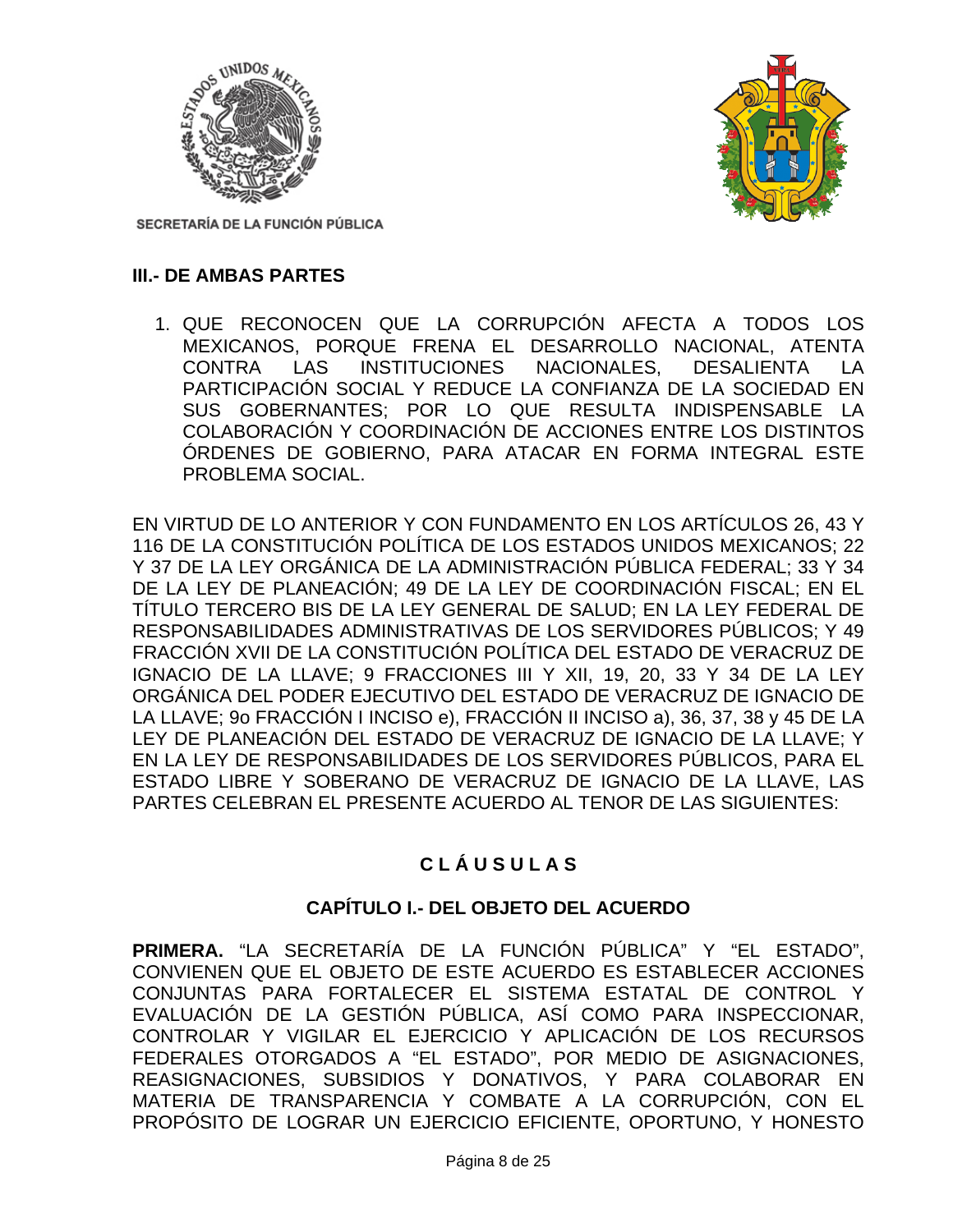



DE LOS RECURSOS FEDERALES QUE RECIBE "EL ESTADO" PARA SER APLICADOS EN PROGRAMAS, PROYECTOS, OBRAS, ACCIONES O SERVICIOS PREVIAMENTE DETERMINADOS, ASÍ COMO LOGRAR MAYOR TRANSPARENCIA EN LA GESTIÓN PÚBLICA Y ACCIONES MÁS EFECTIVAS EN LA PREVENCIÓN Y COMBATE A LA CORRUPCIÓN.

LOS RECURSOS FEDERALES QUE "EL ESTADO" RECIBA A TRAVÉS DEL RAMO GENERAL 33 "APORTACIONES FEDERALES PARA ENTIDADES FEDERATIVAS Y MUNICIPIOS" DEL PRESUPUESTO DE EGRESOS DE LA FEDERACIÓN, ASÍ COMO LAS APORTACIONES PARA EL SISTEMA DE PROTECCIÓN SOCIAL EN SALUD, PREVISTAS EN EL TÍTULO TERCERO BIS DE LA LEY GENERAL DE SALUD, NO SON OBJETO DE LAS ACCIONES CONJUNTAS A QUE SE REFIERE EL PRESENTE INSTRUMENTO.

#### **CAPÍTULO II.- DE LAS ACCIONES PARA EL FORTALECIMIENTO DEL SISTEMA ESTATAL DE CONTROL Y EVALUACIÓN DE LA GESTIÓN PÚBLICA**

**SEGUNDA.** PARA FORTALECER EL SISTEMA ESTATAL DE CONTROL Y EVALUACIÓN DE LA GESTIÓN PÚBLICA, "LA SECRETARÍA DE LA FUNCIÓN PÚBLICA" SE COMPROMETE A:

- I. PARTICIPAR, A SOLICITUD DE "EL ESTADO" Y CONJUNTAMENTE CON SU CONTRALORÍA GENERAL, EN LAS REUNIONES DEL COMITÉ DE PLANEACIÓN PARA EL DESARROLLO DEL ESTADO DE VERACRUZ DE IGNACIO DE LA LLAVE, QUE SE RELACIONEN CON EL ÁMBITO DE SU COMPETENCIA.
- II. PROPORCIONAR A LA CONTRALORÍA GENERAL DE "EL ESTADO", APOYO TÉCNICO PARA REFORZAR LOS MECANISMOS DE CONTROL INTERNO EN LAS DEPENDENCIAS Y ENTIDADES DE LA ADMINISTRACIÓN PÚBLICA ESTATAL QUE FUNGEN COMO EJECUTORAS DE LOS PROGRAMAS, PROYECTOS, OBRAS, ACCIONES Y SERVICIOS FINANCIADOS CON LOS RECURSOS FEDERALES A QUE SE REFIERE EL PÁRRAFO PRIMERO DE LA CLÁUSULA PRIMERA DE ESTE ACUERDO, A EFECTO DE POSIBILITAR UNA MEJOR PARTICIPACIÓN DE ÉSTA, EN LAS TAREAS DE INSPECCIÓN, CONTROL Y VIGILANCIA.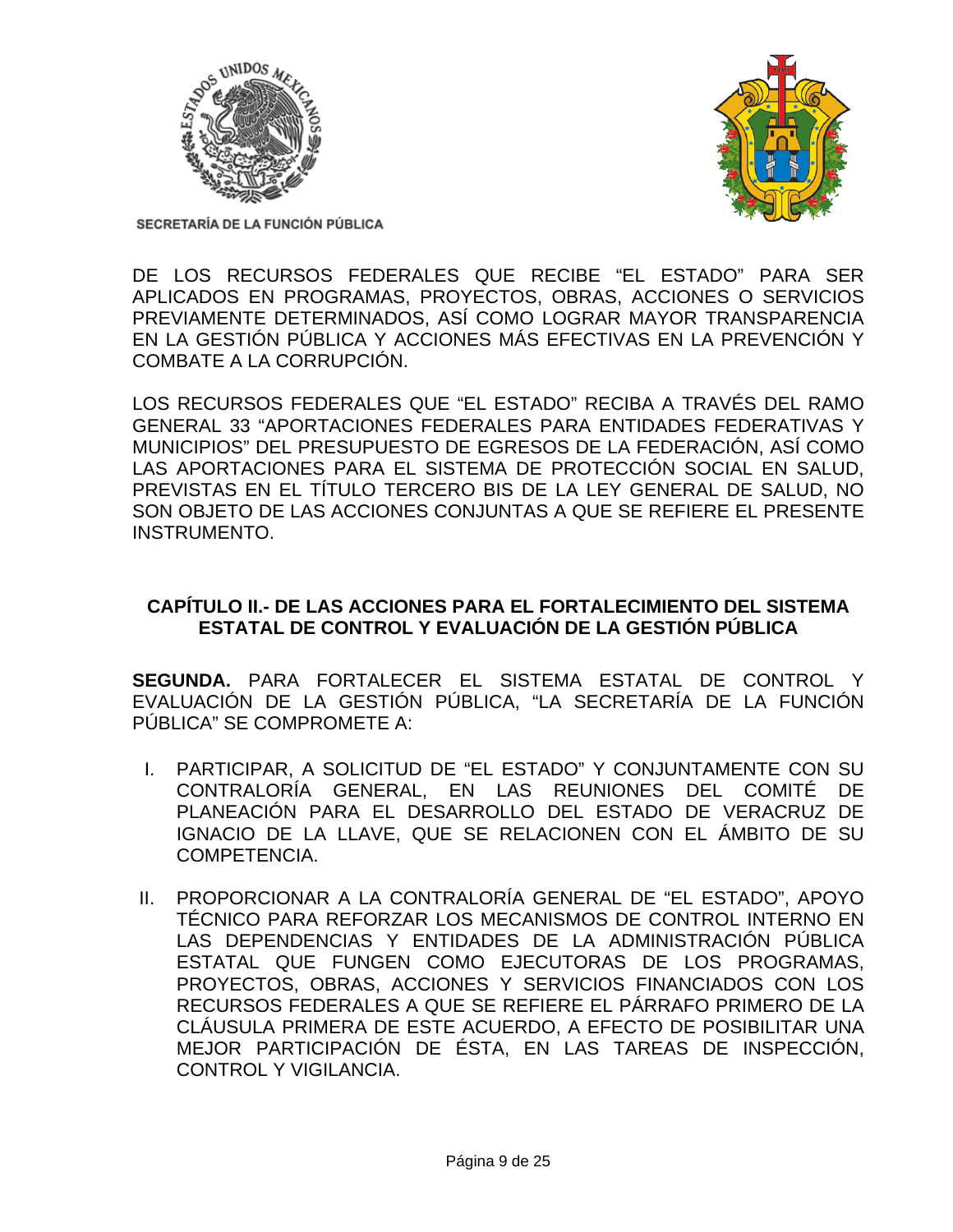



III. PROMOVER EL DESARROLLO DE SISTEMAS DE INFORMACIÓN PROGRAMÁTICA PRESUPUESTAL DE LOS PROGRAMAS, PROYECTOS, OBRAS, ACCIONES Y SERVICIOS FINANCIADOS CON LOS RECURSOS FEDERALES A QUE SE REFIERE EL PÁRRAFO PRIMERO DE LA CLÁUSULA PRIMERA DE ESTE ACUERDO, CON EL FIN DE FACILITAR LA INSPECCIÓN, CONTROL Y VIGILANCIA DEL EJERCICIO Y APLICACIÓN DE DICHOS RECURSOS, ASÍ COMO REORIENTAR, EN SU CASO, LAS ACCIONES DE AUDITORÍA Y VERIFICACIÓN.

**TERCERA.** PARA FORTALECER EL SISTEMA ESTATAL DE CONTROL Y EVALUACIÓN DE LA GESTIÓN PÚBLICA, "EL ESTADO" A TRAVÉS DE LA CONTRALORÍA GENERAL SE COMPROMETE A:

- I. REVISAR Y EN SU CASO, PROMOVER LAS REFORMAS AL MARCO JURÍDICO QUE RIGE EL CONTROL Y LA EVALUACIÓN DE LA GESTIÓN PÚBLICA EN LA ENTIDAD FEDERATIVA.
- II. FORTALECER LA PARTICIPACIÓN DE LA CONTRALORÍA GENERAL DE "EL ESTADO" EN LAS REUNIONES DEL COMITÉ DE PLANEACIÓN PARA EL DESARROLLO DEL ESTADO DE VERACRUZ DE IGNACIO DE LA LLAVE, QUE SE RELACIONEN CON EL ÁMBITO DE SU COMPETENCIA Y QUE SE VINCULEN CON LAS ACCIONES MATERIA DE ESTE ACUERDO.
- III. PROPORCIONAR A LOS GOBIERNOS MUNICIPALES QUE LO SOLICITEN, LA ASESORÍA Y EL APOYO TÉCNICO NECESARIOS PARA LA OPERACIÓN DEL SUBSISTEMA DE CONTROL Y EVALUACIÓN DEL GASTO PÚBLICO, EN PARTICULAR EL CORRESPONDIENTE A LOS RECURSOS FEDERALES QUE LES SEAN CANALIZADOS.
- IV. FORTALECER PERMANENTEMENTE A LA CONTRALORÍA GENERAL, PARA INCREMENTAR LA COBERTURA Y EFECTIVIDAD DE SUS TAREAS DE CONTROL Y EVALUACIÓN DE LOS PROGRAMAS Y PROYECTOS FINANCIADOS CON RECURSOS FEDERALES A QUE SE REFIERE EL PÁRRAFO PRIMERO DE LA CLÁUSULA PRIMERA DEL PRESENTE ACUERDO.
- V. REALIZAR ESTUDIOS DE DESARROLLO ORGANIZACIONAL Y HUMANO EN LAS INSTANCIAS DE CONTROL ESTATAL Y MUNICIPALES, CON EL OBJETO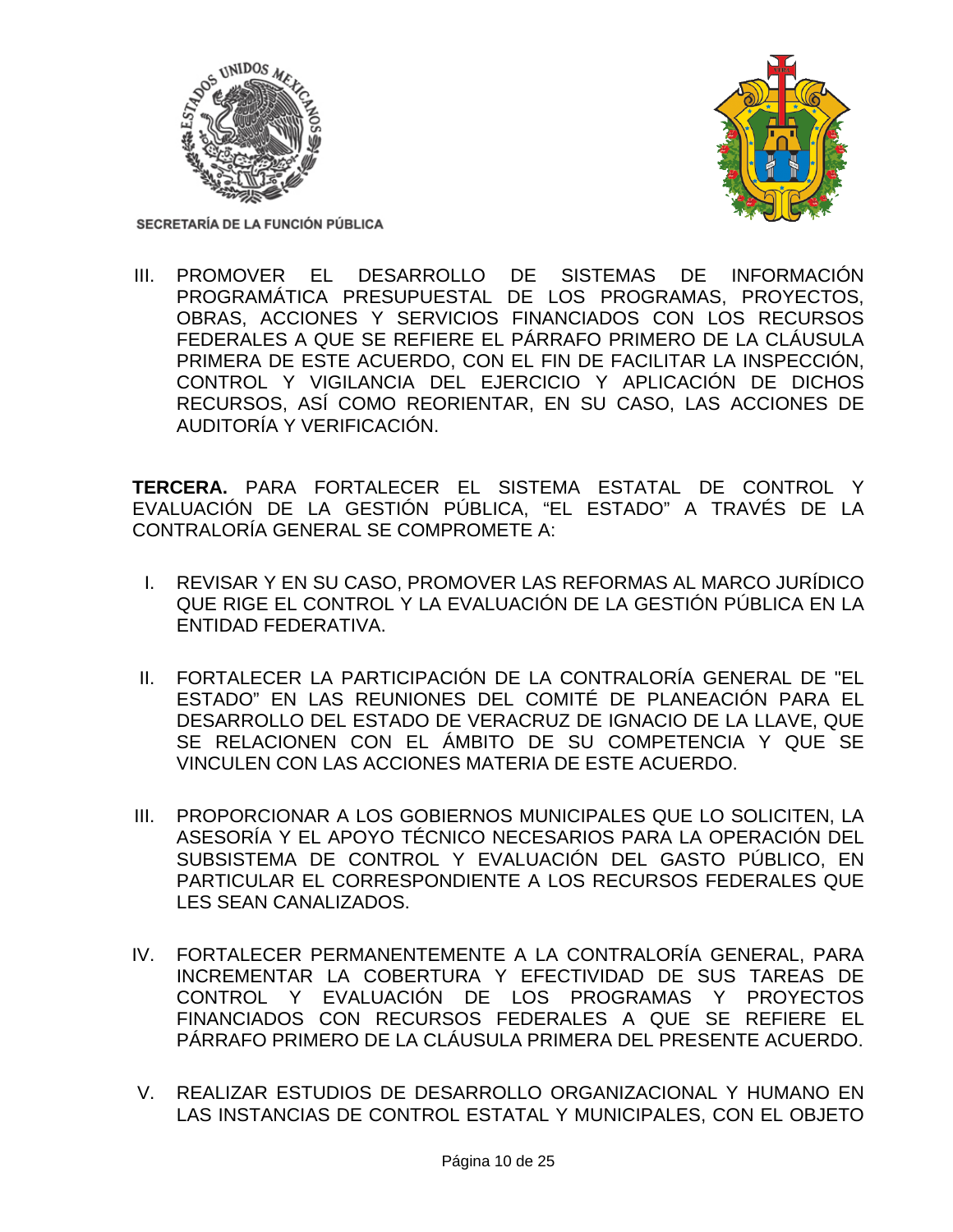



DE IDENTIFICAR LAS DEFICIENCIAS QUE SE CONSTITUYAN EN ELEMENTOS SUSTANTIVOS PARA LA FORMULACIÓN DE PROPUESTAS DE ACCIONES DE MEJORA CONTINUA, REINGENIERÍA DE PROCEDIMIENTOS Y ACTUALIZACIÓN TECNOLÓGICA.

- VI. FORTALECER LOS MECANISMOS DE CONTROL INTERNO EN LAS DEPENDENCIAS Y ENTIDADES DE LA ADMINISTRACIÓN PÚBLICA ESTATAL QUE FUNGEN COMO EJECUTORAS DE LOS PROGRAMAS, PROYECTOS, OBRAS, ACCIONES Y SERVICIOS FINANCIADOS CON LOS RECURSOS FEDERALES A QUE SE REFIERE EL PÁRRAFO PRIMERO DE LA CLÁUSULA PRIMERA DE ESTE ACUERDO.
- VII. VERIFICAR QUE LOS RECURSOS DEL 5 AL MILLAR QUE RECIBA POR CONCEPTO DEL DERECHO ESTABLECIDO EN EL ARTÍCULO 191 DE LA LEY FEDERAL DE DERECHOS, SE ENTREGUEN A LA CONTRALORÍA GENERAL Y QUE ÉSTA LOS APLIQUE DE CONFORMIDAD CON LO PREVISTO EN DICHO PRECEPTO Y EN LOS LINEAMIENTOS QUE EMITA "LA SECRETARÍA DE LA FUNCIÓN PÚBLICA".
- VIII. VERIFICAR QUE LOS RECURSOS QUE EN SU CASO SEAN DESTINADOS A LA CONTRALORÍA GENERAL EN LOS CONVENIOS DE COORDINACIÓN Y REASIGNACIÓN DE RECURSOS FEDERALES Y OTROS INSTRUMENTOS DE COORDINACIÓN QUE CELEBRE "EL ESTADO" CON DEPENDENCIAS Y ENTIDADES DE LA ADMINISTRACIÓN PÚBLICA FEDERAL, PARA LA REALIZACIÓN DE ACCIONES DE INSPECCIÓN, CONTROL Y VIGILANCIA DE PROGRAMAS, PROYECTOS, ACCIONES Y SERVICIOS PREVISTOS EN DICHOS INSTRUMENTOS, SEAN ENTREGADOS A ÉSTA Y QUE SU APLICACIÓN SE REALICE CONFORME A LOS LINEAMIENTOS QUE EMITA "LA SECRETARÍA DE LA FUNCIÓN PÚBLICA".
- IX. APERTURAR CUENTAS BANCARIAS ESPECÍFICAS PARA LA RADICACIÓN DE LOS RECURSOS FEDERALES QUE RECIBA PARA LA REALIZACIÓN DE PROGRAMAS, PROYECTOS, OBRAS, ACCIONES Y SERVICIOS, INFORMANDO DE ELLO A LA DEPENDENCIA O ENTIDAD DE LA ADMINISTRACIÓN PÚBLICA FEDERAL DE QUE SE TRATE, A LA TESORERÍA DE LA FEDERACIÓN Y A "LA SECRETARÍA DE LA FUNCIÓN PÚBLICA".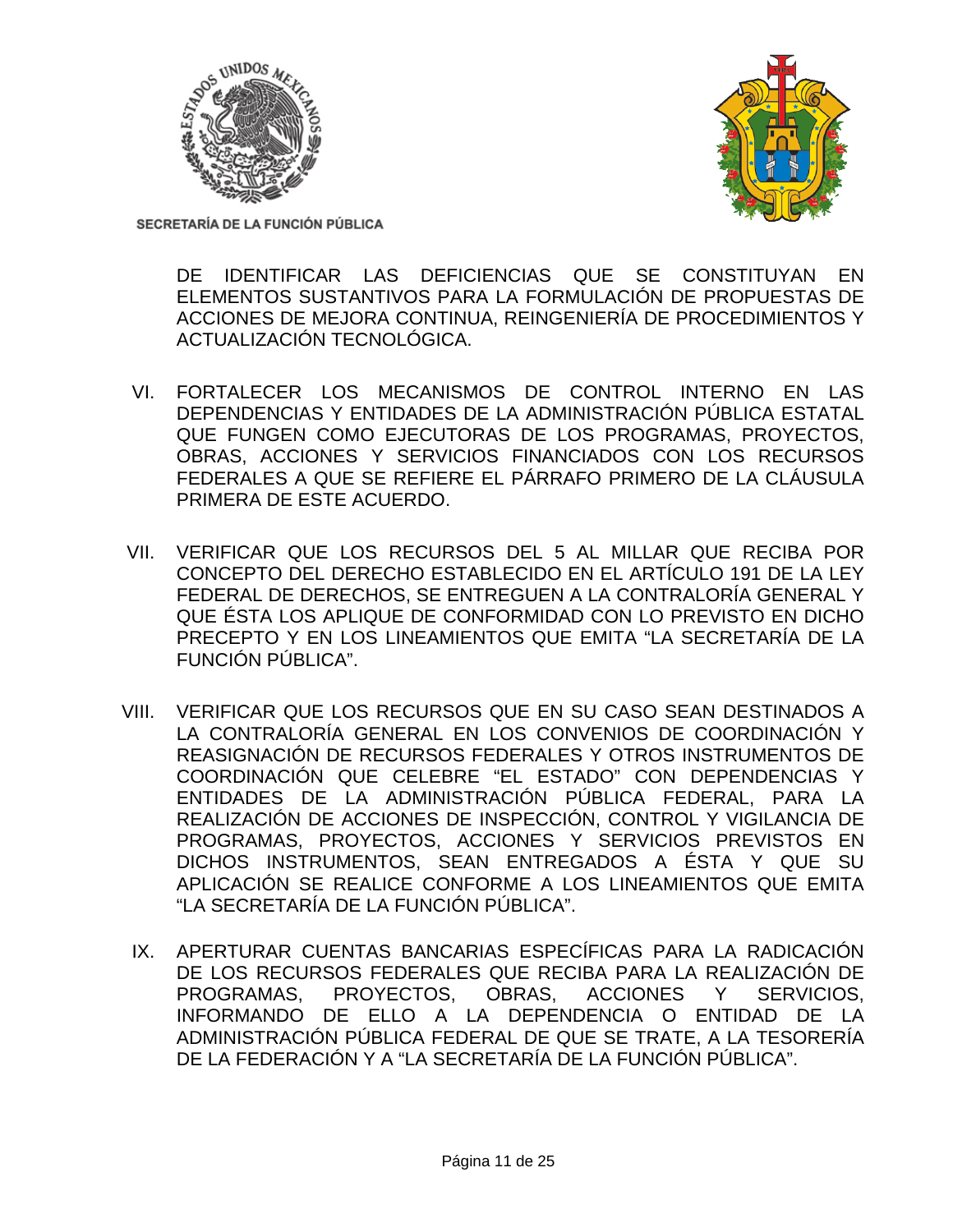



# **CAPÍTULO III.- DE LAS ACCIONES PARA INSPECCIONAR, CONTROLAR Y VIGILAR EL EJERCICIO Y APLICACIÓN DE LOS RECURSOS FEDERALES OTORGADOS AL ESTADO**

**CUARTA.** "LA SECRETARÍA DE LA FUNCIÓN PÚBLICA", SE COMPROMETE A:

- I. ELABORAR, CONJUNTAMENTE CON LA CONTRALORÍA GENERAL DE "EL ESTADO", EL PROGRAMA ANUAL DE TRABAJO PARA AUDITAR, VERIFICAR Y EVALUAR LOS PROYECTOS, OBRAS, ACCIONES Y SERVICIOS FINANCIADOS CON RECURSOS FEDERALES A QUE SE REFIERE EL PÁRRAFO PRIMERO DE LA CLÁUSULA PRIMERA DE ESTE ACUERDO.
- II. REALIZAR POR SÍ, O EN COORDINACIÓN CON LA CONTRALORÍA GENERAL, LAS AUDITORÍAS, VERIFICACIONES Y EVALUACIONES A LOS RECURSOS FEDERALES A QUE SE REFIERE EL PÁRRAFO PRIMERO DE LA CLÁUSULA PRIMERA DE ESTE ACUERDO.
- III. COORDINAR LAS AUDITORÍAS QUE SE REALICEN A TRAVÉS DE DESPACHOS DE AUDITORES INDEPENDIENTES, A PROYECTOS REGIONALES FINANCIADOS CON CRÉDITOS DE ORGANISMOS FINANCIEROS INTERNACIONALES Y EJECUTADOS POR "EL ESTADO", DE CONFORMIDAD CON LOS TÉRMINOS DE REFERENCIA QUE PARA EL EFECTO SE EMITAN.
- IV. PROPORCIONAR A LA CONTRALORÍA GENERAL DE "EL ESTADO", LOS MANUALES, GUÍAS Y METODOLOGÍAS PARA LA REALIZACIÓN DE AUDITORÍAS, VERIFICACIONES Y EVALUACIONES A LOS RECURSOS FEDERALES A QUE SE REFIERE EL PÁRRAFO PRIMERO DE LA CLÁUSULA PRIMERA DE ESTE ACUERDO.
- V. A SOLICITUD EXPRESA DEL EJECUTIVO DE "EL ESTADO", LLEVAR A CABO ACCIONES EN MATERIA DE CONTROL Y EVALUACIÓN, QUE COADYUVEN AL CUMPLIMIENTO DE PROGRAMAS, PROYECTOS, ACCIONES, OBRAS Y SERVICIOS DE ALCANCE ESTATAL Y MUNICIPAL, EN LOS QUE INTERVENGAN DELEGACIONES DE DEPENDENCIAS O ENTIDADES FEDERALES.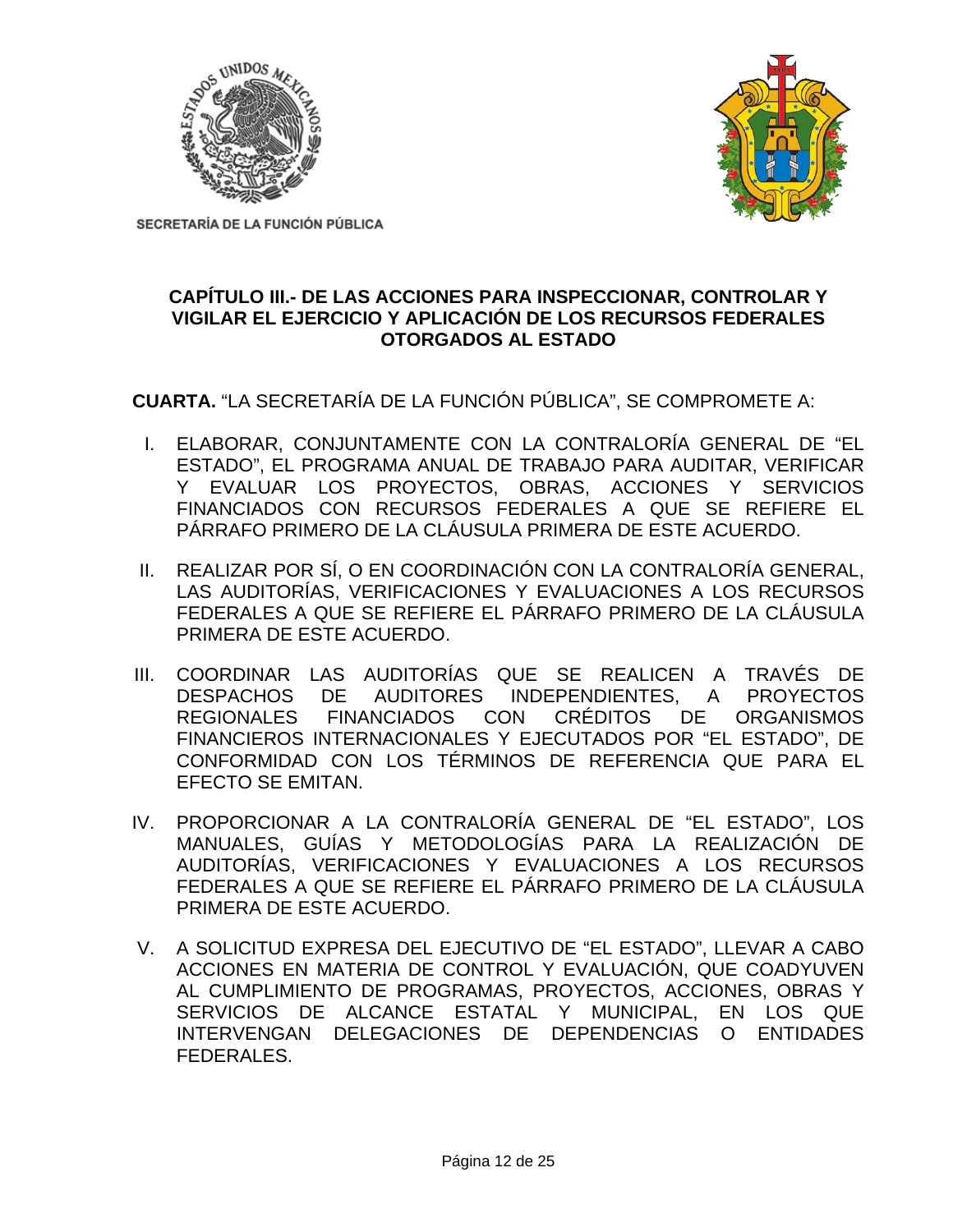



**QUINTA.** "EL ESTADO" POR CONDUCTO DE LA CONTRALORÍA GENERAL Y SIN PERJUICIO DE LAS ATRIBUCIONES QUE CORRESPONDEN A "LA SECRETARÍA DE LA FUNCIÓN PÚBLICA", SE COMPROMETE A:

- I. PARTICIPAR POR SÍ, O CONJUNTAMENTE CON "LA SECRETARÍA DE LA FUNCIÓN PÚBLICA", EN LA AUDITORÍA, VERIFICACIÓN Y EVALUACIÓN DE LOS PROGRAMAS, PROYECTOS, ACCIONES, OBRAS Y SERVICIOS EJECUTADOS POR "EL ESTADO" CON RECURSOS FEDERALES, DE CONFORMIDAD CON EL PROGRAMA ANUAL DE TRABAJO ACORDADO CON "LA SECRETARÍA DE LA FUNCIÓN PÚBLICA".
- II. PROPORCIONAR A LOS DESPACHOS DE AUDITORES INDEPENDIENTES, LAS FACILIDADES NECESARIAS, PARA LA REALIZACIÓN DE LAS AUDITORÍAS A LOS PROYECTOS REGIONALES FINANCIADOS CON CRÉDITOS DE ORGANISMOS FINANCIEROS INTERNACIONALES.
- III. REQUERIR A LAS DEPENDENCIAS Y ENTIDADES ESTATALES EJECUTORAS QUE SEAN OBJETO DE OBSERVACIONES EN AUDITORÍAS, VERIFICACIONES Y EVALUACIONES PRACTICADAS A LOS PROGRAMAS, PROYECTOS, ACCIONES, OBRAS Y SERVICIOS REALIZADOS CON RECURSOS FEDERALES, LA PRESENTACIÓN OPORTUNA DE LA DOCUMENTACIÓN QUE SOLVENTE DICHAS OBSERVACIONES Y REMITIRLA JUNTO CON SU DICTAMEN A "LA SECRETARÍA DE LA FUNCIÓN PÚBLICA" PARA QUE ÉSTA, PREVIO ANÁLISIS, DETERMINE SI ES O NO PROCEDENTE.
- IV. COLABORAR EN LA REALIZACIÓN DE AUDITORÍAS ESPECÍFICAS A PROYECTOS Y ACCIONES EFECTUADAS CON RECURSOS FEDERALES A QUE SE REFIERE EL PÁRRAFO PRIMERO DE LA CLÁUSULA PRIMERA DE ESTE ACUERDO, Y PROPORCIONAR LA INFORMACIÓN Y LOS DOCUMENTOS REQUERIDOS POR LOS AUDITORES.
- V. ELABORAR, EN LOS CASOS EN QUE SE DETECTEN HECHOS IRREGULARES EN EL EJERCICIO Y APLICACIÓN DE RECURSOS FEDERALES A QUE SE REFIERE EL PÁRRAFO PRIMERO DE LA CLÁUSULA PRIMERA DE ESTE ACUERDO, LOS INFORMES DE AUDITORÍA E INTEGRAR LOS EXPEDIENTES RESPECTIVOS, CONJUNTAMENTE CON "LA SECRETARÍA DE LA FUNCIÓN PÚBLICA", CON EL FIN, DE PRESENTAR LAS DENUNCIAS PENALES CORRESPONDIENTES ANTE EL MINISTERIO PÚBLICO DE LA FEDERACIÓN E INICIAR, EN SU CASO, LOS PROCEDIMIENTOS ADMINISTRATIVOS DE RESPONSABILIDADES.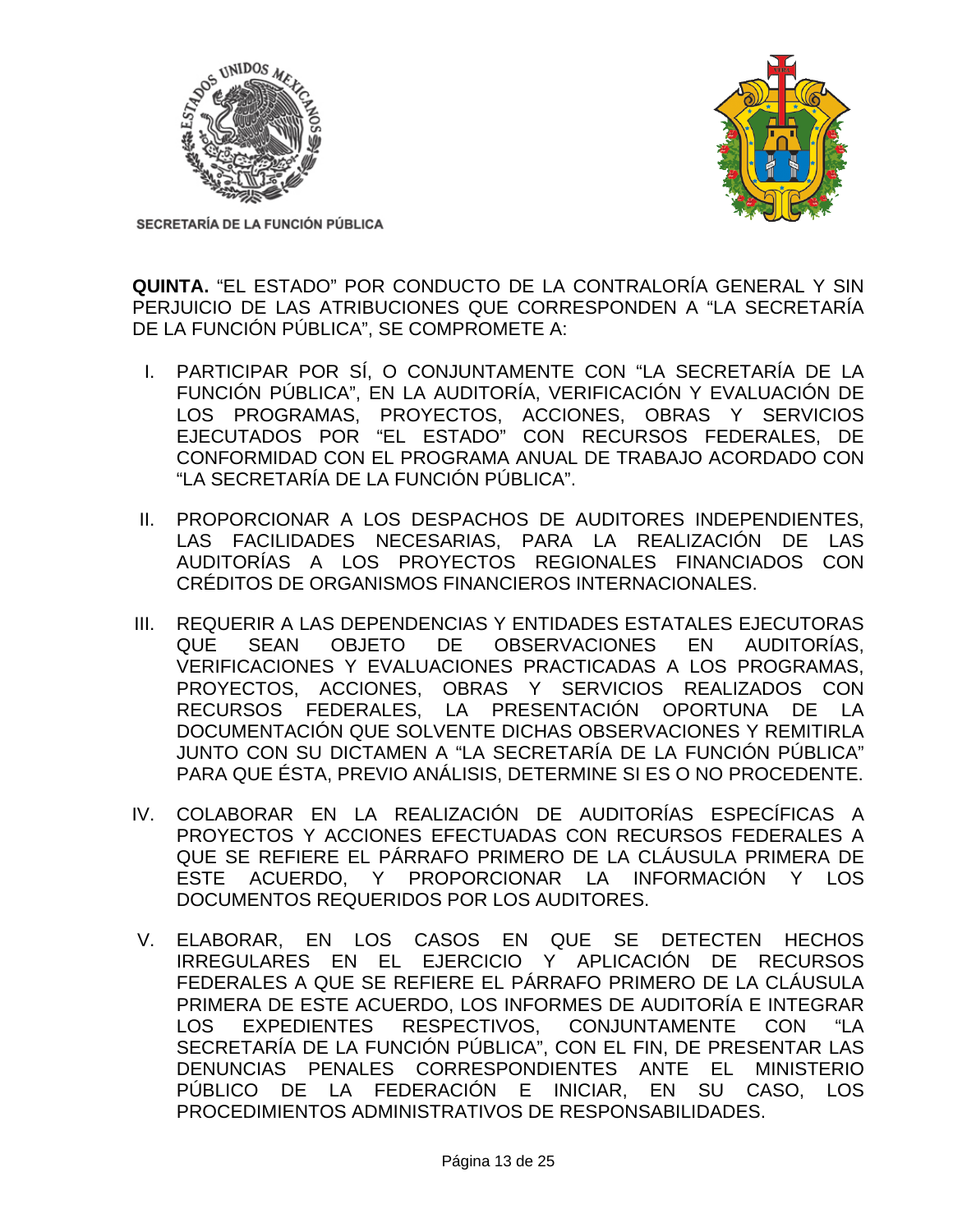



VI. REMITIR DE MANERA TRIMESTRAL A "LA SECRETARÍA DE LA FUNCIÓN PÚBLICA", EN MEDIOS MAGNÉTICOS, LA INFORMACIÓN PROGRAMÁTICA PRESUPUESTAL Y DE AVANCES FÍSICO-FINANCIERO; ASÍ COMO ANUALMENTE LOS CIERRES DE EJERCICIO RELATIVOS A LOS PROGRAMAS, PROYECTOS, ACCIONES, OBRAS Y SERVICIOS REALIZADOS CON LOS RECURSOS FEDERALES A QUE SE REFIERE EL PÁRRAFO PRIMERO DE LA CLÁUSULA PRIMERA DE ESTE ACUERDO.

### **CAPÍTULO IV.- DE LAS ACCIONES DE COLABORACIÓN EN MATERIA DE TRANSPARENCIA Y COMBATE A LA CORRUPCIÓN**

### **SECCIÓN I.- DE LA MODERNIZACIÓN DE LAS ADMINISTRACIONES PÚBLICAS ESTATAL Y MUNICIPALES**

**SEXTA.** PARA LA MODERNIZACIÓN DE LA GESTIÓN PÚBLICA, "LA SECRETARÍA DE LA FUNCIÓN PÚBLICA" Y "EL ESTADO" SE COMPROMETEN A:

- I. COMPARTIR CONOCIMIENTOS Y EXPERIENCIAS QUE HAYAN ARROJADO RESULTADOS POSITIVOS EN MATERIA DE ESTRATEGIAS DE BUEN GOBIERNO, INNOVACIÓN GUBERNAMENTAL Y COMBATE A LA CORRUPCIÓN, A EFECTO DE QUE LOS MISMOS PUEDAN SER APLICADOS, EN SU CASO, POR LOS DISTINTOS ÓRDENES DE GOBIERNO.
- II. PROMOVER, EN EL ÁMBITO DE SUS RESPECTIVAS COMPETENCIAS, LA ELIMINACIÓN DE CONDUCTAS DISCRECIONALES POR PARTE DE LAS AUTORIDADES Y LA INSTRUMENTACIÓN Y APLICACIÓN DE MEDIDAS TENDIENTES A LA SIMPLIFICACIÓN Y AUTOMATIZACIÓN DE TRÁMITES Y PROCESOS QUE PERMITAN LA ERRADICACIÓN DE CONDUCTAS PROCLIVES A LA CORRUPCIÓN.
- III. PROMOVER E IMPULSAR EN EL ÁMBITO DE SUS RESPECTIVAS COMPETENCIAS, LA IMPLEMENTACIÓN DE ESQUEMAS CONTABLES ARMONIZADOS EN LAS ADMINISTRACIONES PÚBLICAS DE LOS TRES ÓRDENES DE GOBIERNO, CON EL OBJETO DE FACILITAR LOS TRABAJOS DE AUDITORÍA, FISCALIZACIÓN, EVALUACIÓN Y VERIFICACIÓN, PROPICIANDO ASÍ LA TRANSPARENCIA Y LA ADECUADA RENDICIÓN DE CUENTAS DE LA GESTIÓN GUBERNAMENTAL.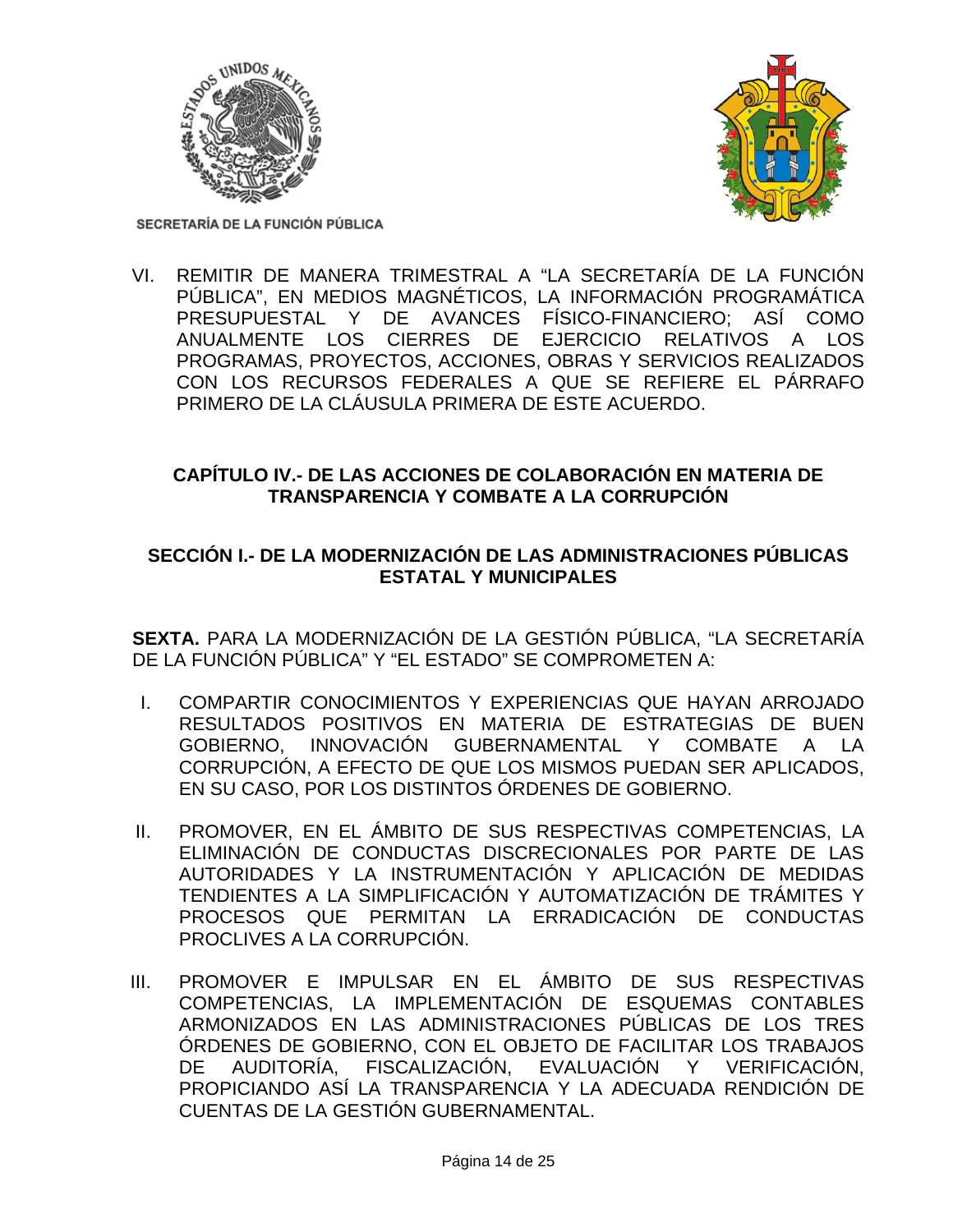



**SÉPTIMA.** "LA SECRETARÍA DE LA FUNCIÓN PÚBLICA" COLABORARÁ, A TRAVÉS DE LA UNIDAD DE GOBIERNO ELECTRÓNICO Y POLÍTICA DE TECNOLOGÍAS DE LA INFORMACIÓN, CON "EL ESTADO", EN LAS SIGUIENTES ACCIONES:

- I. COMPARTIR CONOCIMIENTOS Y EXPERIENCIAS EN MATERIA DE GOBIERNO ELECTRÓNICO, A EFECTO DE QUE LOS MISMOS PUEDAN SER APLICADOS, EN SU CASO, POR LOS DISTINTOS ÓRDENES DE GOBIERNO.
- II. ESTABLECER MECANISMOS PARA ORGANIZAR, ADMINISTRAR Y OPERAR, LOS SERVICIOS ELECTRÓNICOS GUBERNAMENTALES.
- III. PROMOVER LA INSTRUMENTACIÓN Y APLICACIÓN DE CERTIFICACIÓN DE LOS MEDIOS DE IDENTIFICACIÓN ELECTRÓNICA.
- IV. PROMOVER EL ESTABLECIMIENTO DE SISTEMAS ELECTRÓNICOS QUE BRINDEN A LOS PARTICULARES LA OPCIÓN DE PRESENTAR PROMOCIONES Y SOLICITUDES A TRAVÉS DE MEDIOS DE COMUNICACIÓN ELECTRÓNICA.
- V. REALIZAR ACCIONES DE COOPERACIÓN Y COORDINACIÓN PARA PROMOVER EL USO Y APROVECHAMIENTO DE LAS TECNOLOGÍAS DE LA INFORMACIÓN, A FIN DE MEJORAR LA EFICIENCIA ADMINISTRATIVA Y LOS SERVICIOS GUBERNAMENTALES.
- VI. ESTABLECER MECANISMOS DE COORDINACIÓN EN LA FORMULACIÓN DE POLÍTICAS INSTITUCIONALES DE GOBIERNO ELECTRÓNICO, ASÍ COMO EL CUMPLIMIENTO DE LAS MISMAS, MEDIANTE ASESORÍAS, CAPACITACIÓN, MONITOREO TECNOLÓGICO Y COOPERACIÓN.

### **SECCIÓN II.- DEL SISTEMA NACIONAL DE QUEJAS, DENUNCIAS Y ATENCIÓN A LA CIUDADANÍA**

**OCTAVA.** "LA SECRETARÍA DE LA FUNCIÓN PÚBLICA" Y "EL ESTADO", POR CONDUCTO DE LA CONTRALORÍA GENERAL, SE COMPROMETEN A:

I. FORTALECER LA OPERACIÓN DEL SISTEMA NACIONAL DE QUEJAS, DENUNCIAS Y ATENCIÓN A LA CIUDADANÍA, REFORZANDO LOS MECANISMOS DE RECEPCIÓN, TRÁMITE, ATENCIÓN Y RESOLUCIÓN DE LOS PLANTEAMIENTOS DE LOS CIUDADANOS SOBRE LA ACTUACIÓN DE SERVIDORES PÚBLICOS (QUEJAS Y DENUNCIAS), O RESPECTO A LA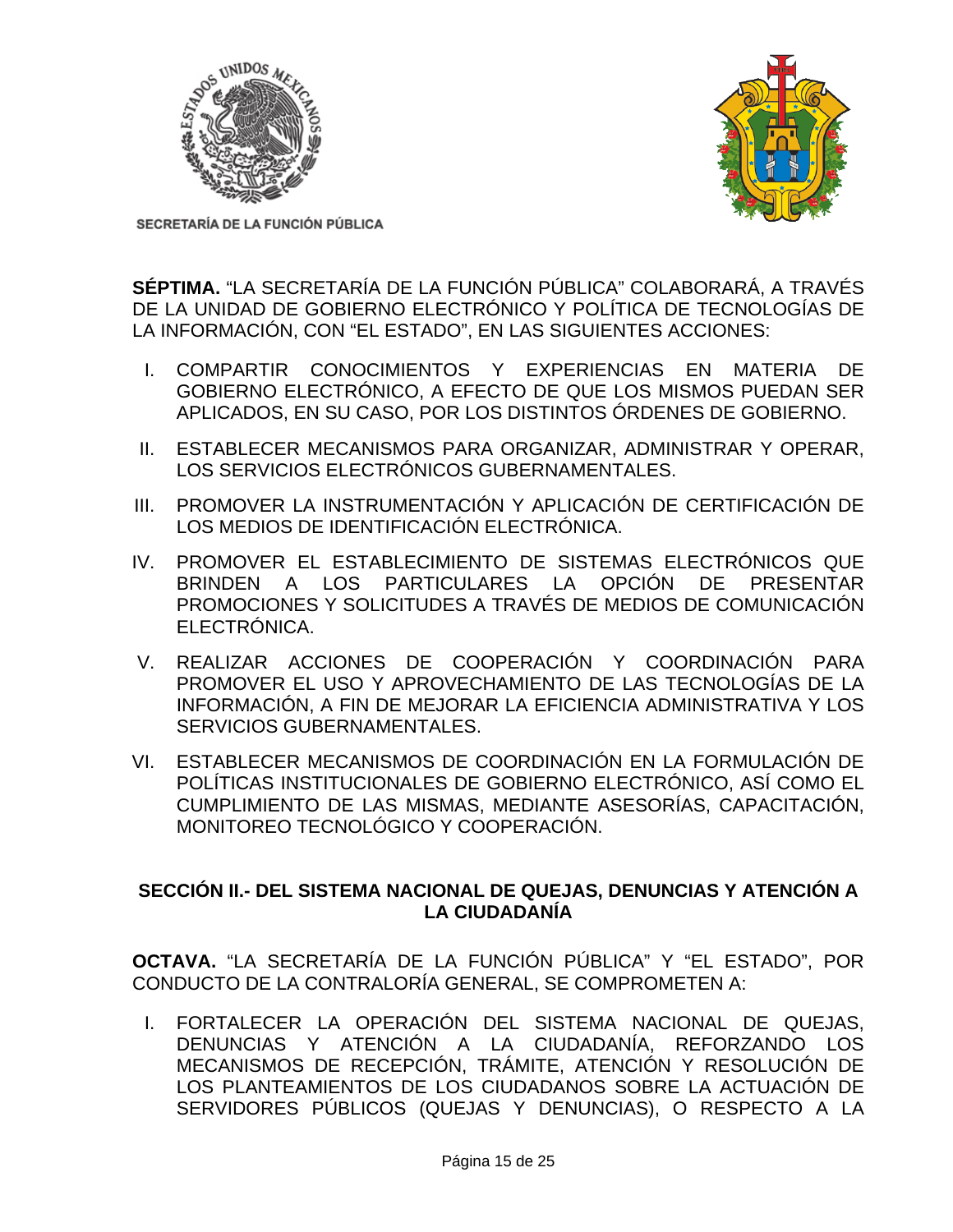



CALIDAD DE LOS SERVICIOS DE LA ADMINISTRACIÓN PÚBLICA (SUGERENCIAS, SOLICITUDES Y RECONOCIMIENTOS).

- II. REMITIR OPORTUNAMENTE LAS QUEJAS O DENUNCIAS QUE RESULTEN DE LA COMPETENCIA DE "EL ESTADO" O DE "LA SECRETARÍA DE LA FUNCIÓN PÚBLICA", PARA QUE SE ACTÚE CONFORME A LAS FACULTADES QUE LES COMPETEN EN MATERIA DE RESPONSABILIDADES.
- III. IMPULSAR LA OPERACIÓN DEL SISTEMA NACIONAL DE QUEJAS, DENUNCIAS Y ATENCIÓN A LA CIUDADANÍA EN EL ÁMBITO ESTATAL.

# **SECCIÓN III.- DE LOS PROCEDIMIENTOS DE CONTRATACIÓN**

**NOVENA.** PARA FORTALECER AL ESTADO DE VERACRUZ DE IGNACIO DE LA LLAVE Y A SUS MUNICIPIOS EN LA DESCENTRALIZACIÓN DE FUNCIONES, "EL ESTADO" SE COMPROMETE A:

- I. CONSOLIDAR, CON EL APOYO DE "LA SECRETARÍA DE LA FUNCIÓN PÚBLICA", LA OPERACIÓN DE SU SISTEMA ELECTRÓNICO DE CONTRATACIONES GUBERNAMENTALES, PARA GARANTIZAR LA APLICACIÓN TRANSPARENTE DE LOS RECURSOS PÚBLICOS; CONOCER DE LAS LICITACIONES DE BIENES, SERVICIOS Y DE OBRA PÚBLICA, LOS RESULTADOS DE LOS CONCURSOS (FALLOS), EL ORIGEN Y DESTINO DE LOS RECURSOS PÚBLICOS, LAS OBRAS Y ACCIONES QUE SE ESTÁN REALIZANDO CON LOS RECURSOS FEDERALES A QUE SE REFIERE EL PÁRRAFO PRIMERO DE LA CLÁUSULA PRIMERA DE ESTE ACUERDO, Y SIMPLIFICAR EL PAGO DE LAS BASES Y DEMÁS TRÁMITES RELACIONADOS CON LA PARTICIPACIÓN EN LICITACIONES PÚBLICAS DEL NIVEL ESTATAL.
- II. VERIFICAR EL CUMPLIMIENTO DE LAS DISPOSICIONES LEGALES APLICABLES A LAS OBRAS PÚBLICAS Y A LOS SERVICIOS RELACIONADOS CON LAS MISMAS, ASÍ COMO A LA ADQUISICIÓN, ARRENDAMIENTO DE BIENES MUEBLES Y PRESTACIÓN DE SERVICIOS QUE SE EFECTÚEN CON RECURSOS FEDERALES, DE CONFORMIDAD CON LOS CONVENIOS CELEBRADOS CON LAS DEPENDENCIAS O ENTIDADES DE LA ADMINISTRACIÓN PÚBLICA FEDERAL, EN PARTICULAR EL SEGUIMIENTO A LOS ACTOS DE LICITACIÓN Y AL EJERCICIO Y CUMPLIMIENTO DE CONTRATOS A CARGO DE LAS DEPENDENCIAS Y ENTIDADES DE "EL ESTADO".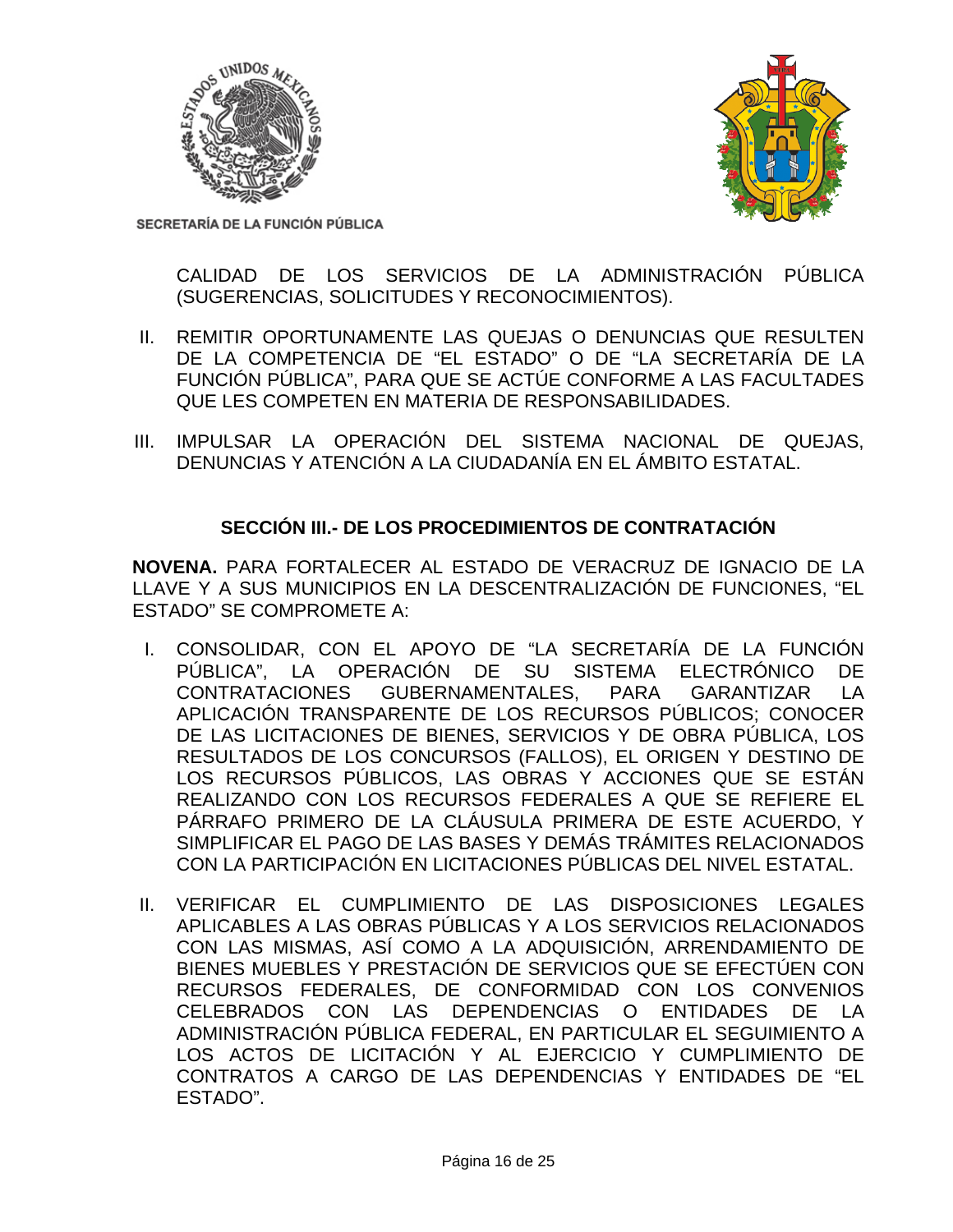



SE ENTIENDE POR DISPOSICIONES LEGALES APLICABLES, LA LEY DE ADQUISICIONES, ARRENDAMIENTOS Y SERVICIOS DEL SECTOR PÚBLICO, Y LA LEY DE OBRAS PÚBLICAS Y SERVICIOS RELACIONADOS CON LAS MISMAS, SEGÚN CORRESPONDA, AMBAS DE CARÁCTER FEDERAL.

- III. ENVIAR, EN LA MEDIDA DE LO POSIBLE, A UN SERVIDOR PÚBLICO DE LA CONTRALORÍA GENERAL, A LOS ACTOS DE LICITACIÓN QUE PARA LA ADQUISICIÓN Y ARRENDAMIENTO DE BIENES MUEBLES, SERVICIOS, OBRA PÚBLICA Y SERVICIOS RELACIONADOS CON LA MISMA, LLEVEN A CABO EN LA ENTIDAD FEDERATIVA LAS DEPENDENCIAS Y ENTIDADES DE LA ADMINISTRACIÓN PÚBLICA FEDERAL, ESTATAL, Y EN SU CASO MUNICIPALES, CON CARGO PARCIAL O TOTAL A RECURSOS FEDERALES, A EFECTO DE PROPORCIONAR OPORTUNAMENTE A "LA SECRETARÍA DE LA FUNCIÓN PÚBLICA" LA INFORMACIÓN RELATIVA A DICHOS ACTOS, PARA QUE ÉSTA ACTÚE EN LOS TÉRMINOS DE LAS DISPOSICIONES LEGALES APLICABLES.
- IV. VERIFICAR, POR CONDUCTO DE LA CONTRALORÍA GENERAL, QUE LAS DEPENDENCIAS O ENTIDADES EJECUTORAS LOCALES DEN PUNTUAL Y OPORTUNO CUMPLIMIENTO A LAS RESOLUCIONES QUE EMITA LA AUTORIDAD COMPETENTE, CON MOTIVO DE INCONFORMIDADES DERIVADAS DE CUALQUIER ACTO DEL PROCEDIMIENTO DE CONTRATACIÓN DE OBRAS PÚBLICAS O SERVICIOS RELACIONADOS CON LAS MISMAS, ASÍ COMO DE ADQUISICIÓN Y ARRENDAMIENTO DE BIENES MUEBLES O SERVICIOS QUE SE EFECTÚEN TOTAL O PARCIALMENTE CON LOS RECURSOS FEDERALES.
- V. ORIENTAR, A TRAVÉS DE LA CONTRALORÍA GENERAL, A LOS INTERESADOS EN FORMULAR INCONFORMIDADES DERIVADAS DE CUALQUIER ACTO DEL PROCEDIMIENTO DE CONTRATACIÓN DE OBRAS PÚBLICAS O SERVICIOS RELACIONADOS CON LAS MISMAS, ASÍ COMO DE ADQUISICIÓN, ARRENDAMIENTO DE BIENES MUEBLES O SERVICIOS QUE SE EFECTÚEN TOTAL O PARCIALMENTE CON LOS RECURSOS FEDERALES, A EFECTO DE QUE LAS MISMAS SEAN PRESENTADAS, EN LA FORMA Y TÉRMINOS PREVISTOS EN LAS DISPOSICIONES APLICABLES.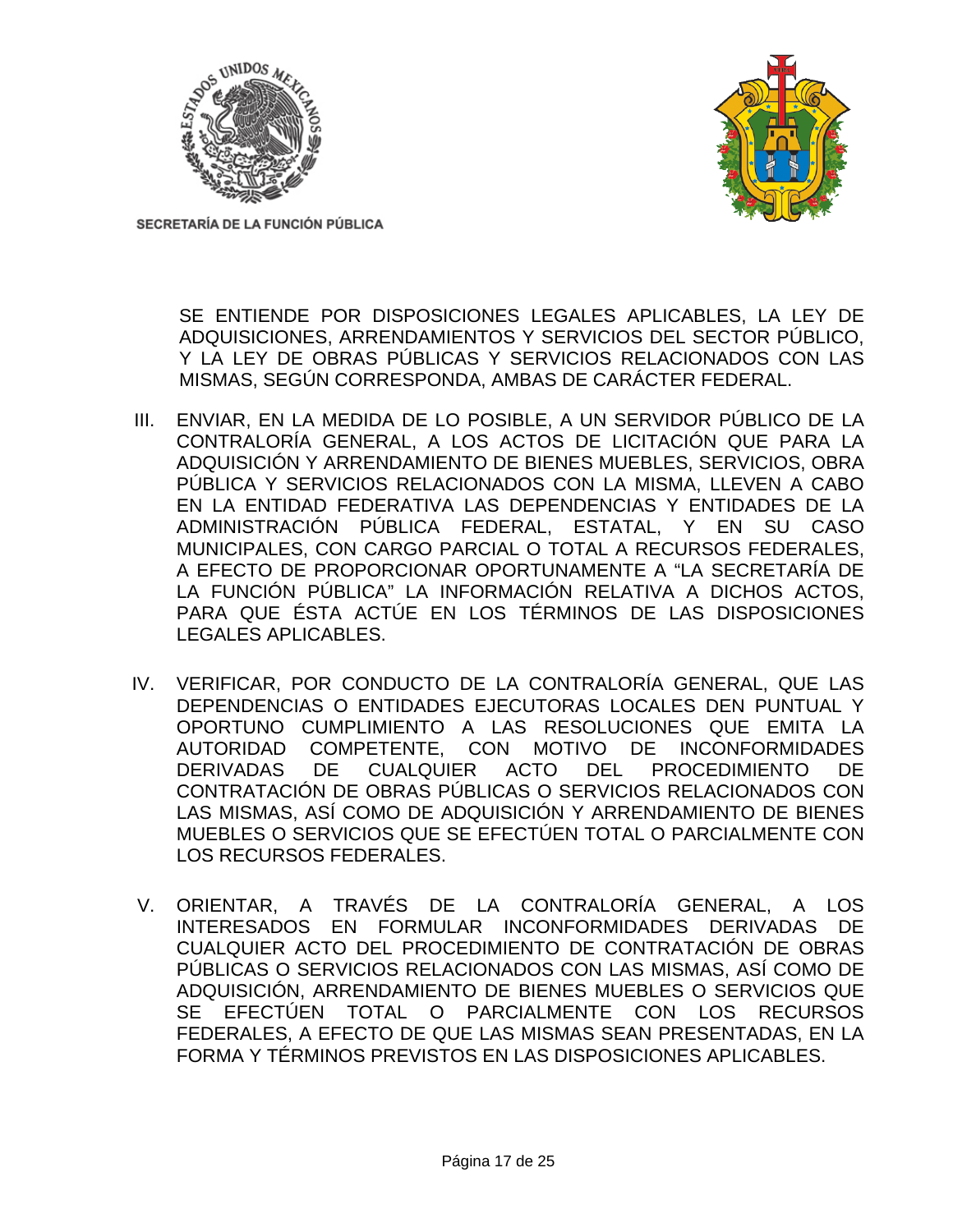



**DÉCIMA.** "LA SECRETARÍA DE LA FUNCIÓN PÚBLICA", SE COMPROMETE A PRESTAR ASISTENCIA TÉCNICA EN LOS PROCESOS DE CONTRATACIÓN PÚBLICA INSTAURADOS POR "EL ESTADO" Y POR LOS MUNICIPIOS PARA GARANTIZAR LA MÁXIMA PUBLICIDAD EN LA PLANEACIÓN Y PROGRAMACIÓN DE LA INVERSIÓN PÚBLICA, GENERAR CERTEZA JURÍDICA EN LOS PROCESOS DE CONTRATACIÓN PÚBLICA, ASÍ COMO FORTALECER EL CONTROL PREVENTIVO DE LA EJECUCIÓN Y LA FISCALIZACIÓN DE LOS RECURSOS.

LOS TÉRMINOS DE DICHA ASISTENCIA TÉCNICA SE DEFINIRÁN EN LOS CONVENIOS DE COLABORACIÓN ESPECÍFICOS QUE AL EFECTO SE SUSCRIBAN, EN LOS CUALES LAS PARTES ESTABLECERÁN LOS COMPROMISOS Y, EN SU CASO, LOS GASTOS QUE CADA UNA DE ÉSTAS ASUMIRÁ Y LOS PLAZOS DE EJECUCIÓN DE LAS ACCIONES QUE SE CONVENGAN.

#### **SECCIÓN IV.- DE LAS RESPONSABILIDADES Y SANCIONES**

**DÉCIMA PRIMERA.** "LA SECRETARÍA DE LA FUNCIÓN PÚBLICA" Y "EL ESTADO" SE COMPROMETEN A PROMOVER, EN EL ÁMBITO DE SUS RESPECTIVAS COMPETENCIAS, ACCIONES PARA PREVENIR CONDUCTAS IRREGULARES DE LOS SERVIDORES PÚBLICOS Y A FOMENTAR UNA CULTURA DEL SERVICIO PÚBLICO SUSTENTADA EN VALORES Y PRINCIPIOS ÉTICOS.

"LA SECRETARÍA DE LA FUNCIÓN PÚBLICA" COLABORARÁ CON LA CONTRALORÍA GENERAL DE "EL ESTADO", EN LA INSTAURACIÓN DE MEDIDAS PREVENTIVAS PARA COMBATIR LOS ACTOS DE CORRUPCIÓN E IMPUNIDAD, DE CONFORMIDAD CON LAS DISPOSICIONES LEGALES APLICABLES, A FIN DE CREAR CONCIENCIA EN LOS SERVIDORES PÚBLICOS DE SU VOCACIÓN DE SERVICIO Y RESPONSABILIDAD PÚBLICA.

**DÉCIMA SEGUNDA.** "LA SECRETARÍA DE LA FUNCIÓN PÚBLICA" Y "EL ESTADO", EN EL ÁMBITO DE SUS RESPECTIVAS COMPETENCIAS, SE COMPROMETEN A INSTRUMENTAR LOS PROCEDIMIENTOS DISCIPLINARIOS EN CONTRA DE LOS SERVIDORES PÚBLICOS QUE RESULTEN RESPONSABLES DE IRREGULARIDADES DETECTADAS CON MOTIVO DEL EJERCICIO DE LOS RECURSOS FEDERALES A QUE SE REFIERE EL PÁRRAFO PRIMERO DE LA CLÁUSULA PRIMERA DE ESTE ACUERDO; ASIMISMO, CUANDO DE ÉSTAS SE PRESUMA LA COMISIÓN DE ALGÚN DELITO, SE COMPROMETEN A PROCEDER POR SÍ, O CONJUNTAMENTE, A DENUNCIAR LOS HECHOS Y APORTAR EL MATERIAL PROBATORIO AL MINISTERIO PÚBLICO DE LA FEDERACIÓN.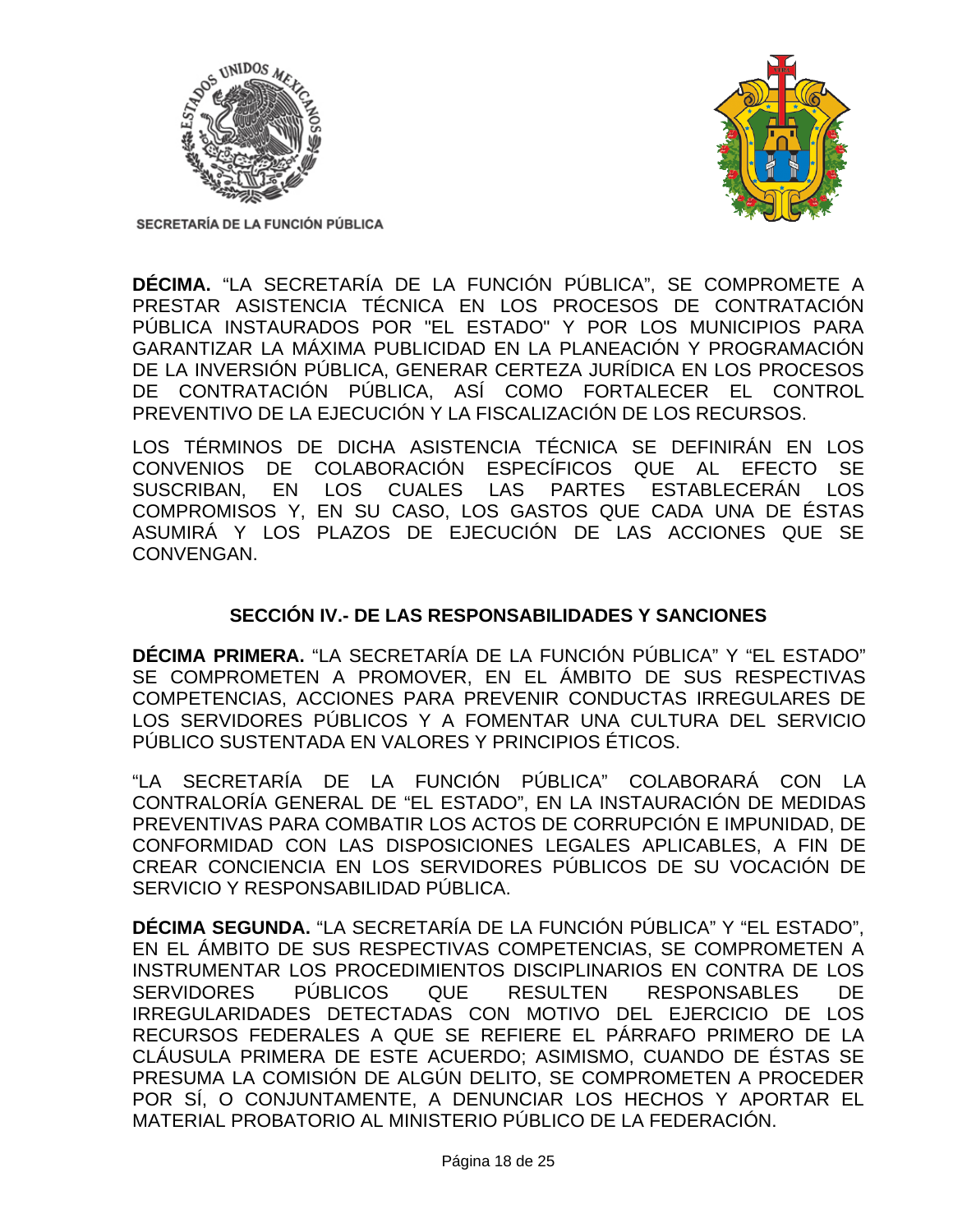



**DÉCIMA TERCERA.** "LA SECRETARÍA DE LA FUNCIÓN PÚBLICA", Y "EL ESTADO" POR CONDUCTO DE LA CONTRALORÍA GENERAL, ACUERDAN COORDINAR SUS ACCIONES PARA ASEGURAR EL CUMPLIMIENTO ESTRICTO DE LAS DISPOSICIONES QUE CONTIENEN LAS LEYES FEDERAL Y ESTATAL EN MATERIA DE RESPONSABILIDADES DE LOS SERVIDORES PÚBLICOS, EN CUANTO A LA OBLIGACIÓN DE ÉSTOS PARA NO SELECCIONAR, CONTRATAR, NOMBRAR O DESIGNAR A QUIENES SE ENCUENTREN INHABILITADOS PARA OCUPAR UN EMPLEO, CARGO O COMISIÓN EN EL SERVICIO PÚBLICO.

CON EL PROPÓSITO DE DAR CUMPLIMIENTO A LO PREVISTO EN EL PÁRRAFO ANTERIOR, "LA SECRETARÍA DE LA FUNCIÓN PÚBLICA", A TRAVÉS DE LOS ÓRGANOS INTERNOS DE CONTROL EN LAS DEPENDENCIAS Y ENTIDADES DE LA ADMINISTRACIÓN PÚBLICA FEDERAL Y EN LA PROCURADURÍA GENERAL DE LA REPÚBLICA, VIGILARÁ QUE LOS SERVIDORES PÚBLICOS DE LAS MISMAS, SE ABSTENGAN DE CONTRATAR, NOMBRAR O DESIGNAR A PERSONAS QUE ESTÉN SANCIONADAS POR AUTORIDAD ESTATAL O MUNICIPAL CON INHABILITACIÓN PARA DESEMPEÑAR UN EMPLEO, CARGO O COMISIÓN EN EL SERVICIO PÚBLICO.

POR SU PARTE, "EL ESTADO" POR CONDUCTO DE LA CONTRALORÍA GENERAL, LLEVARÁ A CABO LAS ACCIONES CORRESPONDIENTES A FIN DE QUE LOS SERVIDORES PÚBLICOS DE LAS DEPENDENCIAS Y ENTIDADES DE LA ADMINISTRACIÓN PÚBLICA ESTATAL, SE ABSTENGAN DE CONTRATAR, NOMBRAR O DESIGNAR A PERSONAS QUE SE ENCUENTREN SANCIONADAS POR UNA AUTORIDAD FEDERAL CON INHABILITACIÓN PARA DESEMPEÑAR UN EMPLEO, CARGO O COMISIÓN EN EL SERVICIO PÚBLICO.

ASIMISMO, LA CONTRALORÍA GENERAL DE "EL ESTADO" PROMOVERÁ QUE LAS AUTORIDADES MUNICIPALES SE ABSTENGAN DE CONTRATAR A LAS PERSONAS QUE ESTÁN SANCIONADAS POR UNA AUTORIDAD FEDERAL O ESTATAL CON INHABILITACIÓN PARA DESEMPEÑAR UN EMPLEO CARGO O COMISIÓN EN EL SERVICIO PÚBLICO.

PARA EL DEBIDO CUMPLIMIENTO DE LOS COMPROMISOS ASUMIDOS EN ESTA CLÁUSULA, "LA SECRETARÍA DE LA FUNCIÓN PÚBLICA" Y "EL ESTADO" SE COMPROMETEN A INTERCAMBIAR MENSUALMENTE LOS REGISTROS DE SERVIDORES PÚBLICOS INHABILITADOS.

ASIMISMO, "LA SECRETARÍA DE LA FUNCIÓN PÚBLICA", Y "EL ESTADO" ACUERDAN PROMOVER Y APOYAR LAS ACCIONES NECESARIAS PARA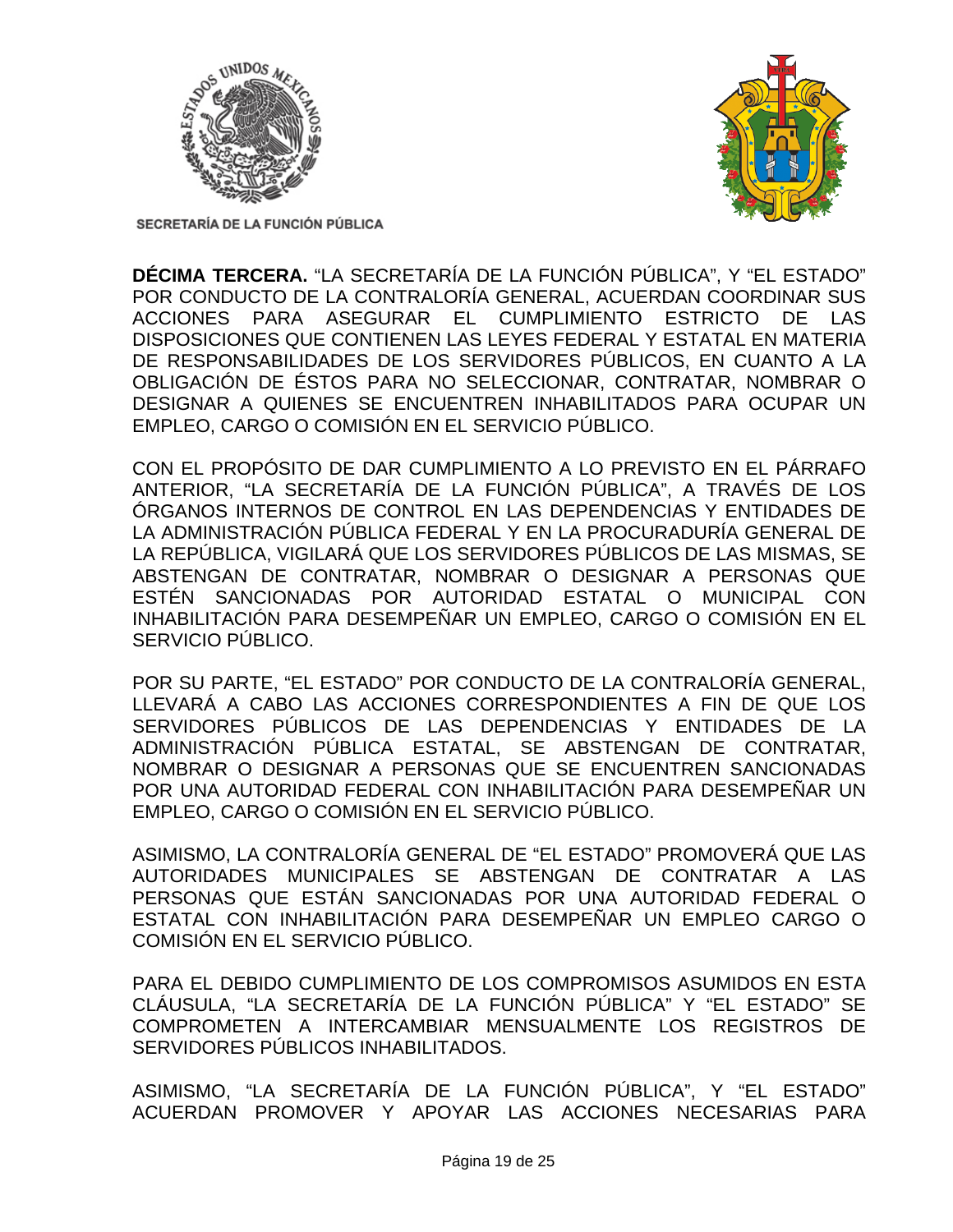



INTEGRAR UNA BASE DE DATOS QUE CONTENGA LA INFORMACIÓN DE LOS REGISTROS DE SERVIDORES PÚBLICOS INHABILITADOS EN LAS ADMINISTRACIONES PÚBLICAS CORRESPONDIENTES. "EL ESTADO" MANIFIESTA SU CONFORMIDAD PARA QUE LA INFORMACIÓN RELATIVA A SU REGISTRO DE SERVIDORES PÚBLICOS INHABILITADOS, SEA INCLUIDA EN LA REFERIDA BASE DE DATOS.

LAS PARTES CONVIENEN QUE "LA SECRETARÍA DE LA FUNCIÓN PÚBLICA" SERÁ LA RESPONSABLE DE OPERAR LA CITADA BASE DE DATOS Y DE ATENDER, EN SU CASO, LAS CONSULTAS QUE EXCLUSIVAMENTE PARA LOS FINES PREVISTOS EN LOS ORDENAMIENTOS DE LA MATERIA, LE FORMULE ALGUNA ENTIDAD FEDERATIVA EN RELACIÓN CON ALGÚN SERVIDOR PÚBLICO QUE SE ENCUENTRE INHABILITADO EN LA ADMINISTRACIÓN PÚBLICA FEDERAL O INCLUSIVE EN LA DE OTRAS ENTIDADES FEDERATIVAS, POR LO QUE DEBERÁ ADOPTAR LAS MEDIDAS QUE GARANTICEN EL ACCESO RESTRINGIDO A LA INFORMACIÓN CONTENIDA EN LA BASE DE DATOS QUE SE INTEGRE.

"LA SECRETARÍA DE LA FUNCIÓN PÚBLICA" CON OBJETO DE SISTEMATIZAR LA BASE DE DATOS A SU CARGO, DETERMINARÁ LOS MEDIOS ELECTRÓNICOS A TRAVÉS DE LOS CUALES LA CONTRALORÍA GENERAL DE "EL ESTADO" PODRÁ REMITIR LA INFORMACIÓN DE LOS SERVIDORES PÚBLICOS INHABILITADOS PARA DESEMPEÑAR UN EMPLEO, CARGO O COMISIÓN EN EL SERVICIO PÚBLICO.

**DÉCIMA CUARTA.** "LA SECRETARÍA DE LA FUNCIÓN PÚBLICA" Y "EL ESTADO", EN LA MEDIDA DE LO POSIBLE Y CONSIDERANDO LO PREVISTO POR LAS DISPOSICIONES LEGALES APLICABLES, ACUERDAN UNIFORMAR CRITERIOS PARA EL FINCAMIENTO DE RESPONSABILIDADES Y LA APLICACIÓN DE SANCIONES ADMINISTRATIVAS A SERVIDORES PÚBLICOS.

**DÉCIMA QUINTA.** "EL ESTADO" A TRAVÉS DE LA CONTRALORÍA GENERAL, SE COMPROMETE A INFORMAR OPORTUNAMENTE A "LA SECRETARÍA DE LA FUNCIÓN PÚBLICA", SOBRE:

I. LOS CASOS EN QUE, A CONSECUENCIA DE UNA AUDITORÍA O VERIFICACIÓN PRACTICADA DIRECTAMENTE A LOS RECURSOS FEDERALES A QUE SE REFIERE EL PÁRRAFO PRIMERO DE LA CLÁUSULA PRIMERA DEL PRESENTE ACUERDO, SE HAYAN DETECTADO IRREGULARIDADES DE LAS QUE SE DERIVEN PRESUNTAS RESPONSABILIDADES, A EFECTO DE QUE SE ACTÚE CON DILIGENCIA Y PRONTITUD.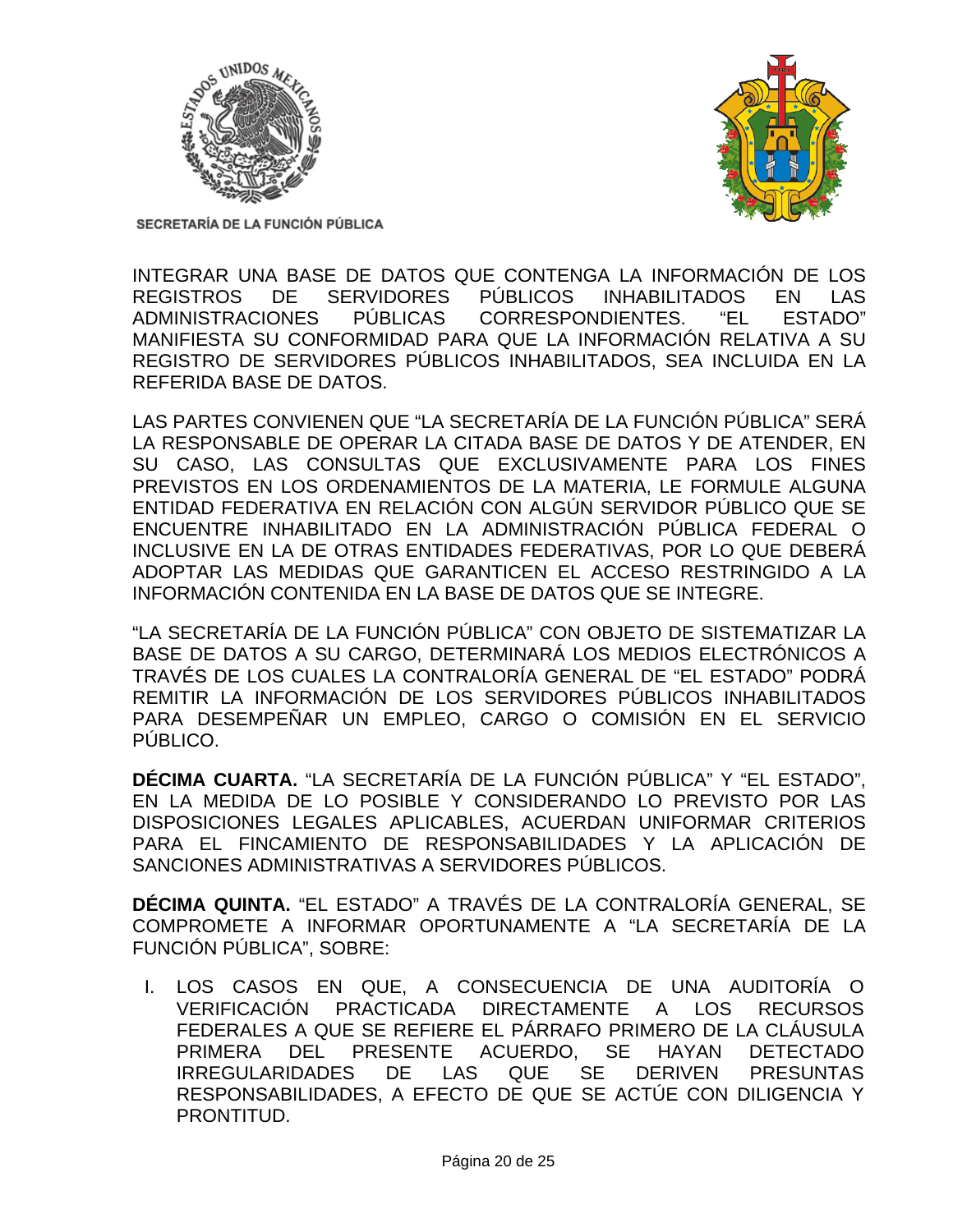



II. AQUÉLLOS CASOS EN LOS QUE, LOS ÓRGANOS DE CONTROL Y SUPERVISIÓN ESTATAL Y MUNICIPALES, HAYAN DETECTADO DESVÍO DE RECURSOS PROVENIENTES DEL RAMO GENERAL 33 "APORTACIONES FEDERALES PARA ENTIDADES FEDERATIVAS Y MUNICIPIOS", Y DE LAS APORTACIONES PREVISTAS EN EL TÍTULO TERCERO BIS DE LA LEY GENERAL DE SALUD.

**DÉCIMA SEXTA.** "LA SECRETARÍA DE LA FUNCIÓN PÚBLICA", Y "EL ESTADO", POR CONDUCTO DE LA CONTRALORÍA GENERAL, SE PROPORCIONARÁN RECÍPROCAMENTE, LA INFORMACIÓN QUE LES PERMITA LLEVAR EL SEGUIMIENTO A LA EVOLUCIÓN PATRIMONIAL DE LOS SERVIDORES PÚBLICOS, EN EL ÁMBITO DE SUS RESPECTIVAS COMPETENCIAS.

**DÉCIMA SÉPTIMA.** A PETICIÓN EXPRESA DE "EL ESTADO", "LA SECRETARÍA DE LA FUNCIÓN PÚBLICA" LE PODRÁ OTORGAR EL APOYO Y LA ASISTENCIA TÉCNICA NECESARIA PARA INSTRUMENTAR SISTEMAS QUE PERMITAN A LOS SERVIDORES PÚBLICOS LOCALES PRESENTAR SUS DECLARACIONES DE SITUACIÓN PATRIMONIAL POR MEDIOS ELECTRÓNICOS.

# **SECCIÓN V.- DE LA PARTICIPACIÓN SOCIAL**

**DÉCIMA OCTAVA.** "LA SECRETARÍA DE LA FUNCIÓN PÚBLICA", CON LA PARTICIPACIÓN DE LAS DEPENDENCIAS Y ENTIDADES DE LA ADMINISTRACIÓN PÚBLICA FEDERAL CORRESPONDIENTES, Y "EL ESTADO", POR CONDUCTO DE LA CONTRALORÍA GENERAL, SE COMPROMETEN A COORDINAR SUS ESFUERZOS PARA DESARROLLAR Y OPERAR EL SISTEMA INTEGRAL DE CONTRALORÍA SOCIAL QUE PROMUEVE "LA SECRETARÍA DE LA FUNCIÓN PÚBLICA", CON EL PROPÓSITO DE IMPULSAR LA PARTICIPACIÓN ACTIVA DE LOS INDIVIDUOS Y GRUPOS SOCIALES ORGANIZADOS EN EL CONTROL, VIGILANCIA Y EVALUACIÓN DE LOS PROGRAMAS, PROYECTOS, OBRAS, ACCIONES Y SERVICIOS REALIZADOS CON LOS RECURSOS FEDERALES A QUE SE REFIERE EL PÁRRAFO PRIMERO DE LA CLÁUSULA PRIMERA DEL PRESENTE ACUERDO.

**DÉCIMA NOVENA.** "LA SECRETARÍA DE LA FUNCIÓN PÚBLICA" Y "EL ESTADO" SE COMPROMETEN A PROMOVER EN EL ÁMBITO DE SUS RESPECTIVAS COMPETENCIAS, ACCIONES PARA FOMENTAR EN LA POBLACIÓN DEL ESTADO UNA CULTURA DE LA LEGALIDAD SUSTENTADA EN VALORES Y PRINCIPIOS ÉTICOS.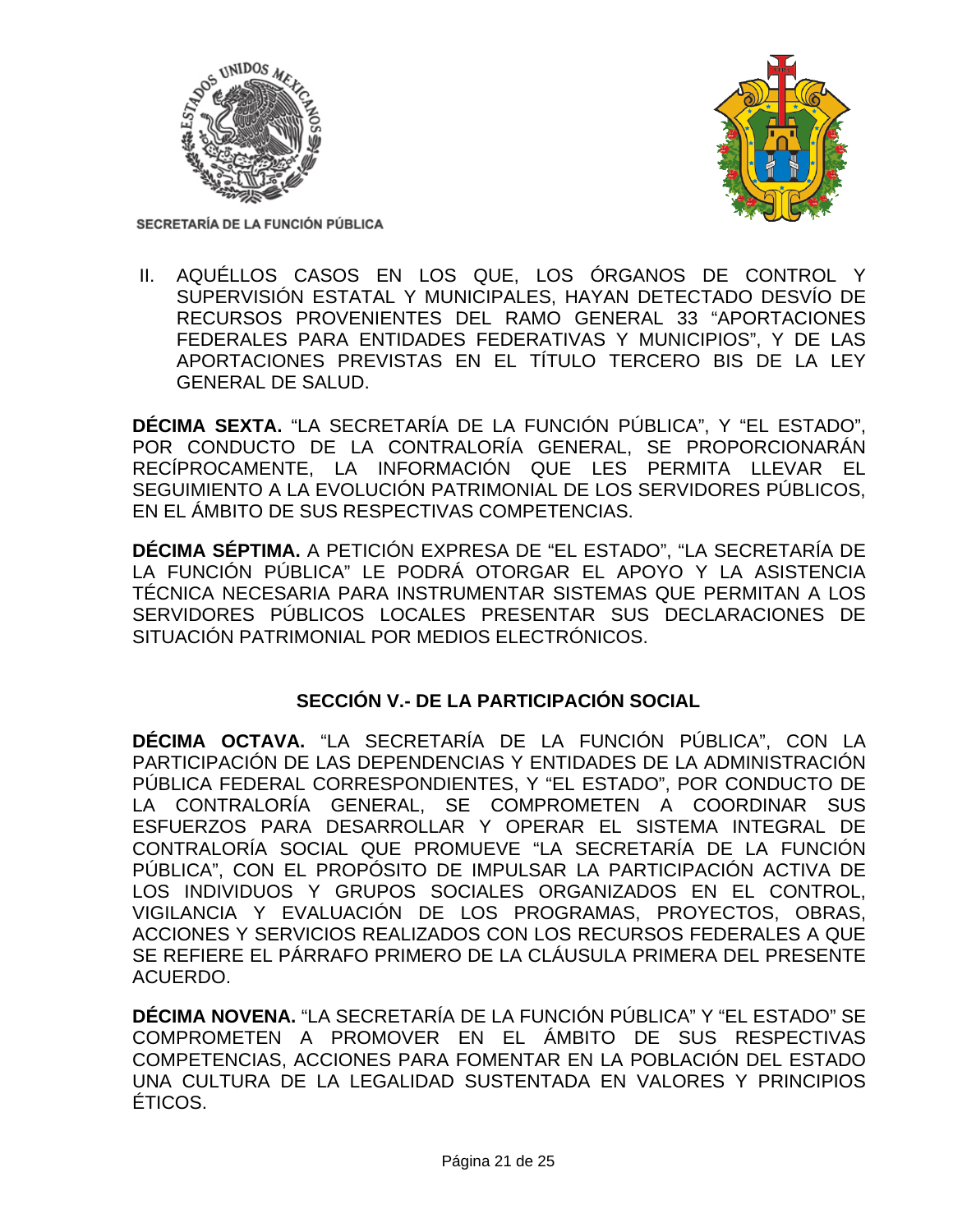



**VIGÉSIMA.** "LA SECRETARÍA DE LA FUNCIÓN PÚBLICA" SE COMPROMETE A PROPORCIONAR A "EL ESTADO" POR CONDUCTO DE LA CONTRALORÍA GENERAL, ASESORÍA PARA DESARROLLAR Y OPERAR LOS PROGRAMAS DE CONTRALORÍA SOCIAL, MEDIANTE ACCIONES DE INFORMACIÓN, DIFUSIÓN, CAPACITACIÓN, ATENCIÓN CIUDADANA Y EVALUACIÓN, A FIN DE QUE, EN SU CASO, LOS GOBIERNOS MUNICIPALES DESARROLLEN ESTRATEGIAS PARA EL FOMENTO DE LA TRANSPARENCIA Y LA PARTICIPACIÓN SOCIAL.

**VIGÉSIMA PRIMERA.** "EL ESTADO", A TRAVÉS DE LA CONTRALORÍA GENERAL, PROPORCIONARÁ A "LA SECRETARÍA DE LA FUNCIÓN PÚBLICA", EN MEDIOS MAGNÉTICOS, LA INFORMACIÓN RELATIVA A LAS ACCIONES QUE SE DESARROLLEN EN MATERIA DE CONTRALORÍA SOCIAL.

**VIGÉSIMA SEGUNDA.** "EL ESTADO", A TRAVÉS DE LA CONTRALORÍA GENERAL, SE COMPROMETE A FORTALECER DURANTE LOS PROCESOS ELECTORALES, LAS ACCIONES DE CONTRALORÍA SOCIAL QUE PERMITAN EL BUEN USO DE LOS RECURSOS PÚBLICOS Y LA ADECUADA EJECUCIÓN DE LOS PROGRAMAS SOCIALES EN LA ENTIDAD FEDERATIVA.

#### **SECCIÓN VI.- DE LA TRANSPARENCIA Y COMBATE A LA CORRUPCIÓN**

**VIGÉSIMA TERCERA.-** LAS PARTES SE COMPROMETEN A ELEVAR LOS NIVELES DE TRANSPARENCIA DE LA GESTIÓN PÚBLICA Y EL COMBATE A LA CORRUPCIÓN. PARA TAL EFECTO, "LA SECRETARÍA DE LA FUNCIÓN PÚBLICA" PROMOVERÁ ANTE LAS DEPENDENCIAS Y ENTIDADES DE LA ADMINISTRACIÓN PÚBLICA FEDERAL, LA PUBLICACIÓN DE LA INFORMACIÓN RELATIVA A LOS PROGRAMAS, PROYECTOS, OBRAS, ACCIONES Y SERVICIOS FINANCIADOS CON LOS RECURSOS FEDERALES A QUE SE REFIERE EL PÁRRAFO PRIMERO DE LA CLÁUSULA PRIMERA DEL PRESENTE ACUERDO, ASÍ COMO DE SUS AVANCES FÍSICO-FINANCIEROS, DE CONFORMIDAD CON LO PREVISTO EN LA LEY FEDERAL DE TRANSPARENCIA Y ACCESO A LA INFORMACIÓN PÚBLICA GUBERNAMENTAL, EN TANTO QUE "EL ESTADO", SE COMPROMETE A DIFUNDIR AL INTERIOR DE LA ENTIDAD FEDERATIVA DICHA INFORMACIÓN.

**VIGÉSIMA CUARTA.** "EL ESTADO" SE COMPROMETE A ESTABLECER LOS MECANISMOS DE ORIENTACIÓN NECESARIOS, PARA QUE LA CIUDADANÍA SE CONSTITUYA EN UN DEMANDANTE EFECTIVO DE LA APLICACIÓN DE LA LEY DE TRANSPARENCIA Y ACCESO A LA INFORMACIÓN PÚBLICA PARA EL ESTADO DE VERACRUZ DE IGNACIO DE LA LLAVE.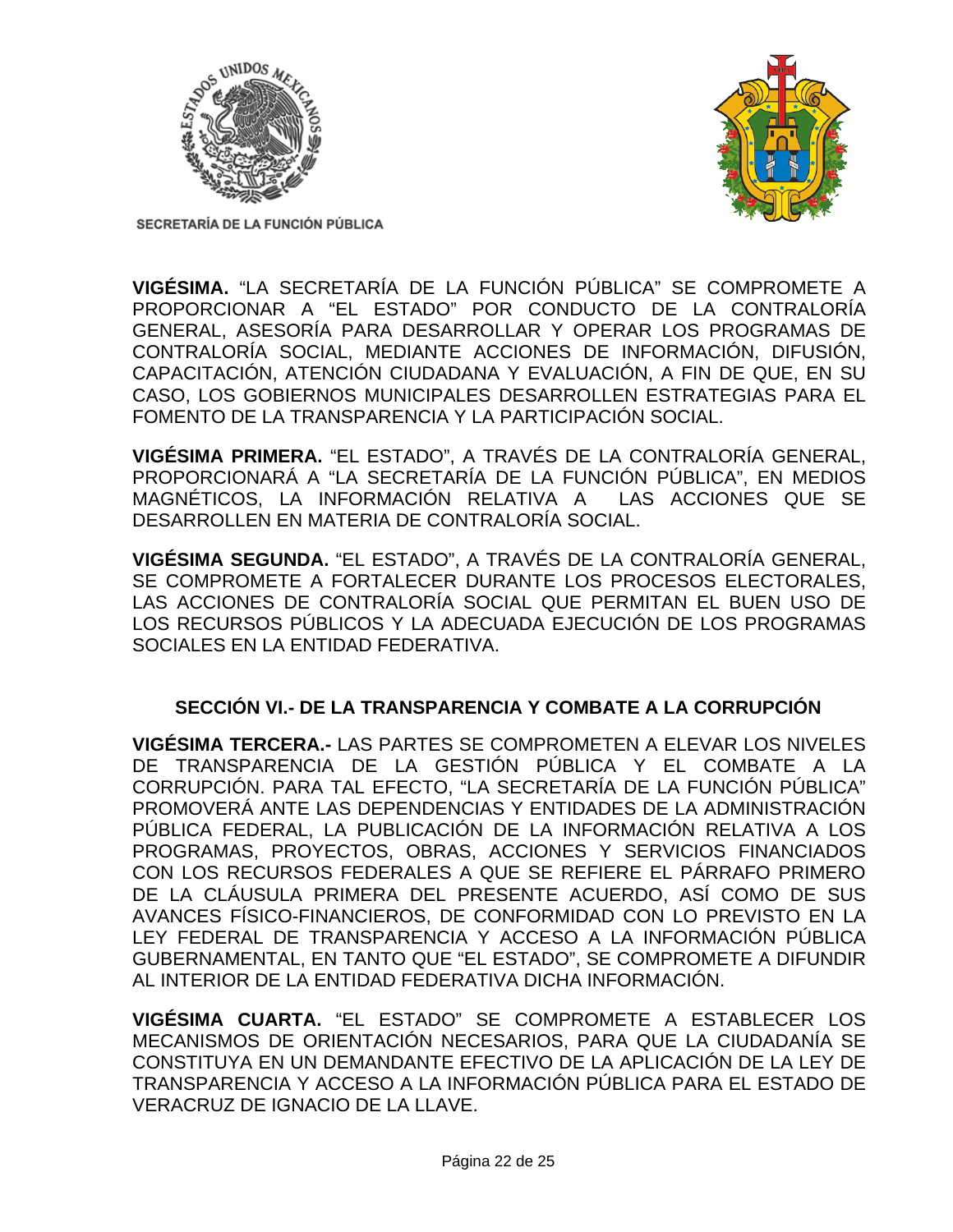



**VIGÉSIMA QUINTA.** "LA SECRETARÍA DE LA FUNCIÓN PÚBLICA" APOYARÁ A "EL ESTADO", PARA ESTABLECER UN PROGRAMA DE ACCIÓN TENDIENTE A MEJORAR LAS ÁREAS DE OPORTUNIDAD SEÑALADAS EN LOS ÍNDICES NACIONALES E INTERNACIONALES, EN MATERIA DE TRANSPARENCIA Y CORRUPCIÓN.

**VIGÉSIMA SEXTA.** "EL ESTADO", A TRAVÉS DE LA CONTRALORÍA GENERAL, SE COMPROMETE A PONER EN MARCHA UN PROGRAMA DE TRABAJO QUE LE PERMITA CUMPLIR, EN EL ÁMBITO DE SU COMPETENCIA, CON LOS COMPROMISOS DERIVADOS DE LAS CONVENCIONES INTERNACIONALES ANTICORRUPCIÓN RATIFICADAS POR MÉXICO, CONTANDO CON EL APOYO DE "LA SECRETARÍA DE LA FUNCIÓN PÚBLICA" EN EL DISEÑO O ELABORACIÓN DEL CITADO PROGRAMA DE TRABAJO.

EN ESTE SENTIDO, "EL ESTADO" SE COMPROMETE A ENVIAR PERIÓDICAMENTE A "LA SECRETARÍA DE LA FUNCIÓN PÚBLICA", LA INFORMACIÓN RELATIVA A LAS ACCIONES QUE SE IMPLEMENTEN EN EL ESTADO RESPECTO A DICHAS CONVENCIONES.

**VIGÉSIMA SÉPTIMA.** "EL ESTADO" SE COMPROMETE A PROPORCIONAR LA INFORMACIÓN QUE LE SEA SOLICITADA POR "LA SECRETARÍA DE LA FUNCIÓN PÚBLICA", EN LOS PLAZOS QUE AL EFECTO SE LE INDIQUEN, PARA ATENDER LOS REQUERIMIENTOS QUE FORMULEN LAS INSTANCIAS O MECANISMOS ENCARGADOS DE EVALUAR EL CUMPLIMIENTO DE LOS COMPROMISOS CONTRAÍDOS POR EL GOBIERNO MEXICANO EN LAS CONVENCIONES INTERNACIONALES ANTICORRUPCIÓN.

**VIGÉSIMA OCTAVA.** "LA SECRETARÍA DE LA FUNCIÓN PÚBLICA" Y "EL ESTADO", SE COMPROMETEN A:

- I. ESTABLECER INDICADORES OBJETIVOS QUE PERMITAN DETERMINAR EL AVANCE DE LAS MEDIDAS Y ACCIONES QUE HAYAN INSTRUMENTADO PARA COMBATIR LA CORRUPCIÓN EN EL ÁMBITO DE SUS RESPECTIVAS ADMINISTRACIONES PÚBLICAS.
- II. REALIZAR, A TRAVÉS DE ORGANIZACIONES O INSTITUCIONES PROFESIONALES DE LA SOCIEDAD CIVIL, EVALUACIONES SOBRE LA EFECTIVIDAD DE LAS MEDIDAS Y ACCIONES QUE HAYAN INSTRUMENTADO PARA COMBATIR LA CORRUPCIÓN.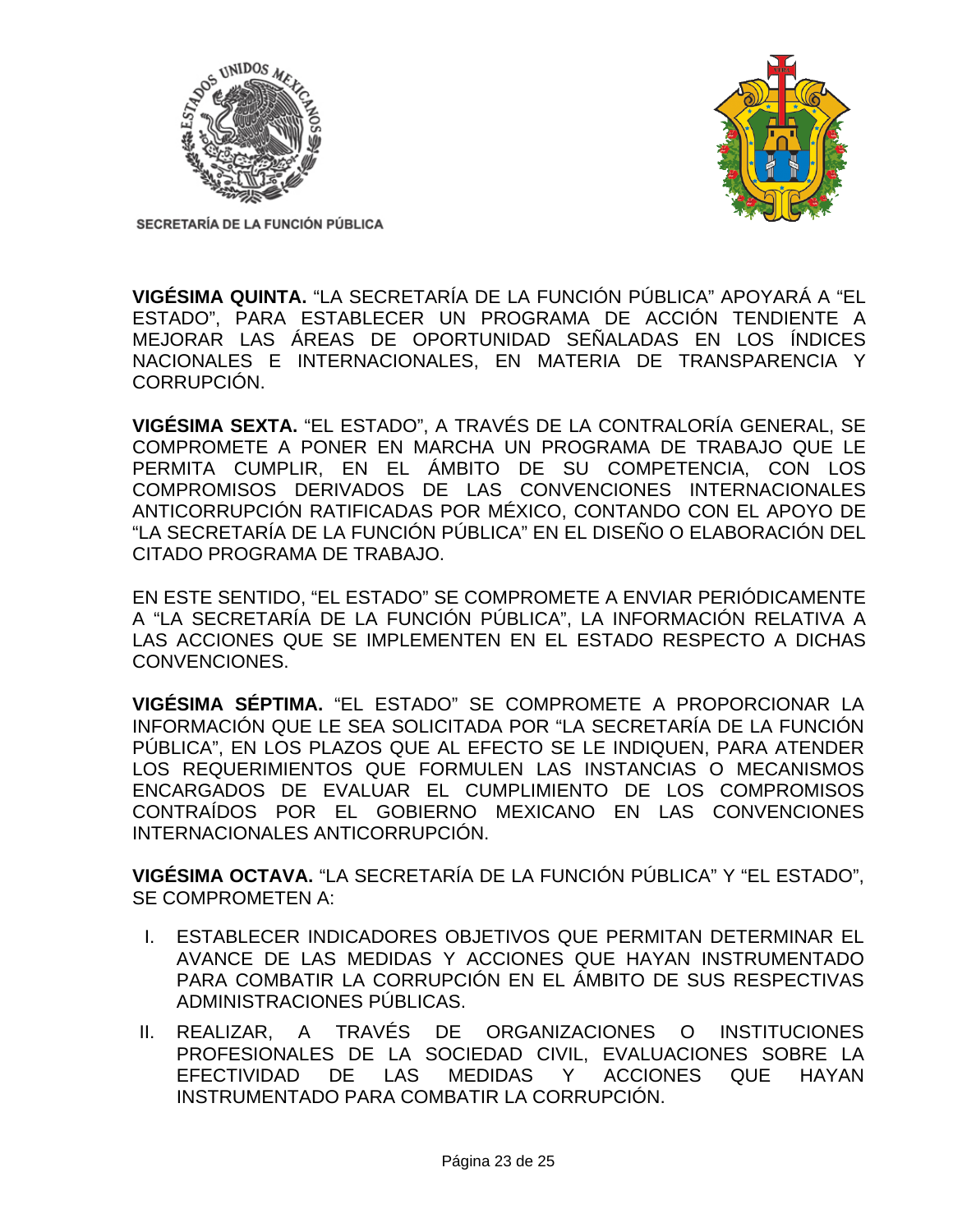



# **CAPÍTULO V.- CONSIDERACIONES FINALES**

**VIGÉSIMA NOVENA.** "LA SECRETARÍA DE LA FUNCIÓN PÚBLICA" Y "EL ESTADO", A TRAVÉS DE LA CONTRALORÍA GENERAL, CONVIENEN EN FORTALECER Y APOYAR SU PARTICIPACIÓN EN LA COMISIÓN PERMANENTE DE CONTRALORES ESTADOS-FEDERACIÓN, INTEGRADA POR LOS TITULARES DE "LA SECRETARÍA DE LA FUNCIÓN PÚBLICA" Y DE LOS ÓRGANOS DE CONTROL DE LAS 31 ENTIDADES FEDERATIVAS Y DEL GOBIERNO DEL DISTRITO FEDERAL, CON EL OBJETO DE FACILITAR LA COORDINACIÓN DE ACCIONES Y EL INTERCAMBIO DE EXPERIENCIAS PARA EL CUMPLIMIENTO DE LOS OBJETIVOS DE ESTE ACUERDO, ASÍ COMO DE LOS COMPROMISOS ASUMIDOS EN LAS REUNIONES NACIONALES O REGIONALES DE CONTRALORES ESTADOS-FEDERACIÓN.

**TRIGÉSIMA.** "LA SECRETARÍA DE LA FUNCIÓN PÚBLICA" Y "EL ESTADO", POR MEDIO DE LA CONTRALORÍA GENERAL, EFECTUARÁN CONJUNTAMENTE EN EL MES DE FEBRERO DE CADA AÑO, UNA EVALUACIÓN DEL CUMPLIMIENTO DE LOS COMPROMISOS CONTRAÍDOS EN ESTE ACUERDO, ASÍ COMO, EN EL PROGRAMA DE TRABAJO CONVENIDO EN EL AÑO ANTERIOR.

**TRIGÉSIMA PRIMERA.** LAS PARTES MANIFIESTAN SU CONFORMIDAD PARA QUE EN CASO DE DUDA SOBRE LA INTERPRETACIÓN, FORMALIZACIÓN Y CUMPLIMIENTO DEL PRESENTE ACUERDO, SE ESTÉ A LO PREVISTO EN EL CONVENIO DE COORDINACIÓN PARA EL DESARROLLO SOCIAL Y HUMANO, EN EL PRESUPUESTO DE EGRESOS DE LA FEDERACIÓN QUE CORRESPONDA, EN LAS REGLAS DE OPERACIÓN O LINEAMIENTOS DE LOS PROGRAMAS DERIVADOS DE ÉSTE, ASÍ COMO EN LOS DEMÁS INSTRUMENTOS DE COORDINACIÓN QUE PARA EL OTORGAMIENTO DE RECURSOS FEDERALES HAYA CELEBRADO EL EJECUTIVO FEDERAL POR CONDUCTO DE SUS DEPENDENCIAS O ENTIDADES CON "EL ESTADO".

**TRIGÉSIMA SEGUNDA.** EL PRESENTE ACUERDO ENTRARÁ EN VIGOR A PARTIR DE LA FECHA DE SU SUSCRIPCIÓN Y TENDRÁ UNA VIGENCIA INDEFINIDA, PUDIENDO DARSE POR TERMINADO EN CUALQUIER MOMENTO POR ACUERDO DE LAS PARTES, SIN QUE TAL CIRCUNSTANCIA AFECTE EL DESARROLLO Y CULMINACIÓN DE LAS ACCIONES QUE SE ENCUENTREN EN PROCESO DE EJECUCIÓN, DEBIENDO CONTINUAR ÉSTAS HASTA SU TOTAL TERMINACIÓN.

**TRIGÉSIMA TERCERA.** LAS PARTES ACUERDAN PUBLICAR EL PRESENTE DOCUMENTO EN EL DIARIO OFICIAL DE LA FEDERACIÓN Y EN LA GACETA OFICIAL DEL ESTADO DE VERACRUZ DE IGNACIO DE LA LLAVE.